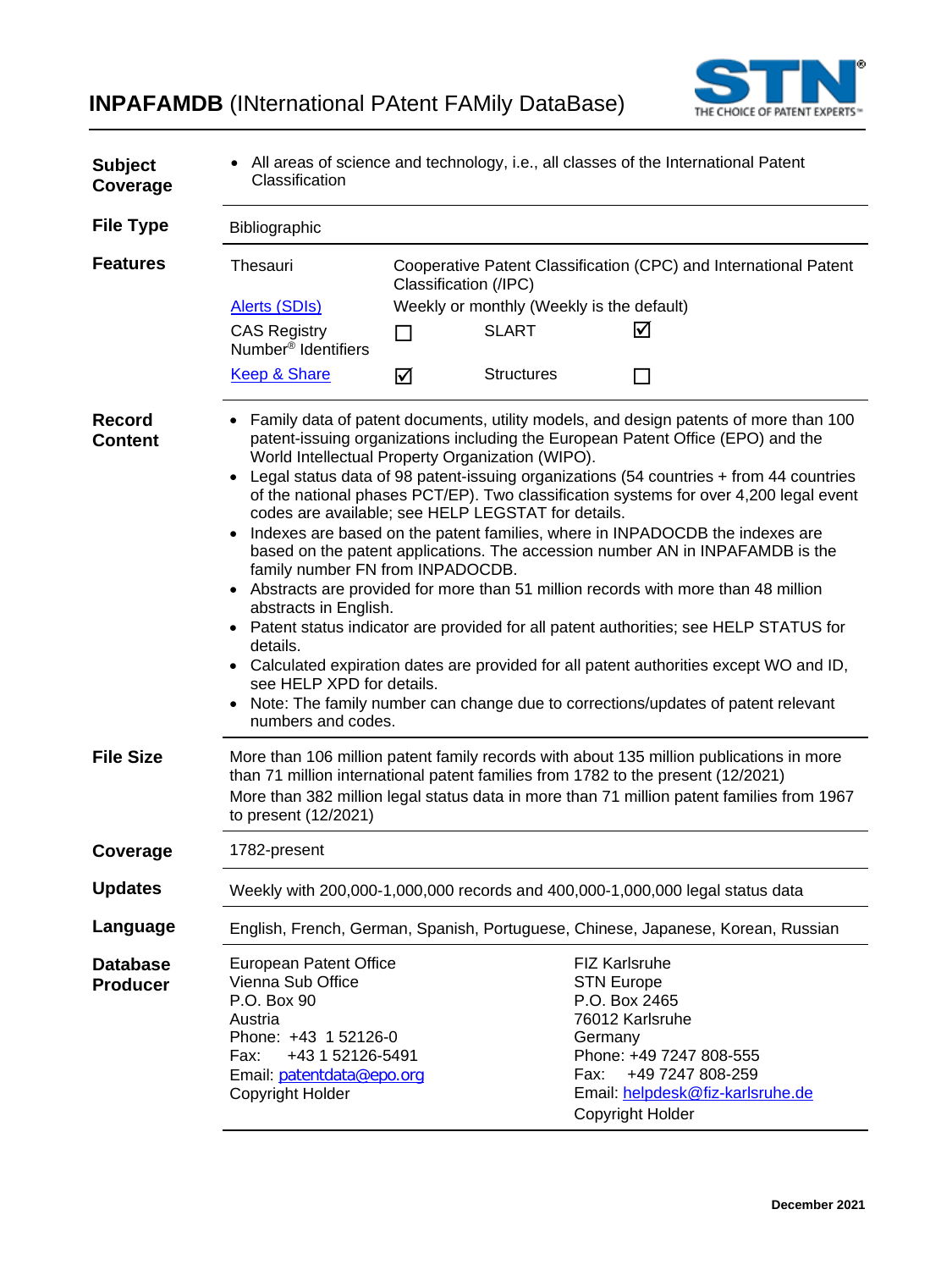### 2 **INPAFAMDB Database Supplier** FIZ Karlsruhe STN Europe P.O. Box 2465 76012 Karlsruhe **Germany** Phone: +49 7247 808-555<br>Fax: +49 7247 808-259 Fax: +49 7247 808-259 Email: [helpdesk@fiz-karlsruhe.de](mailto:helpdesk@fiz-karlsruhe.de) Copyright Holder **Sources** • EPO-Patent Information Resource based on the data supplied by the patent offices (INPADOC/DOCDB Service) • INPADOC Legal Status Service **User Aids** • Online Helps (HELP DIRECTORY lists all help messages available) • STNGUIDE **Cluster** • ALLBIB • AUTHORS • CORPSOURCE • HPATENTS • PATENTS STN Database Cluster information: [http://www.stn-international.com/en/customersupport/customer](http://www.stn-international.com/en/customersupport/customer-support#cluster+%7C+subjects+%7C+features)[support#cluster+%7C+subjects+%7C+features](http://www.stn-international.com/en/customersupport/customer-support#cluster+%7C+subjects+%7C+features)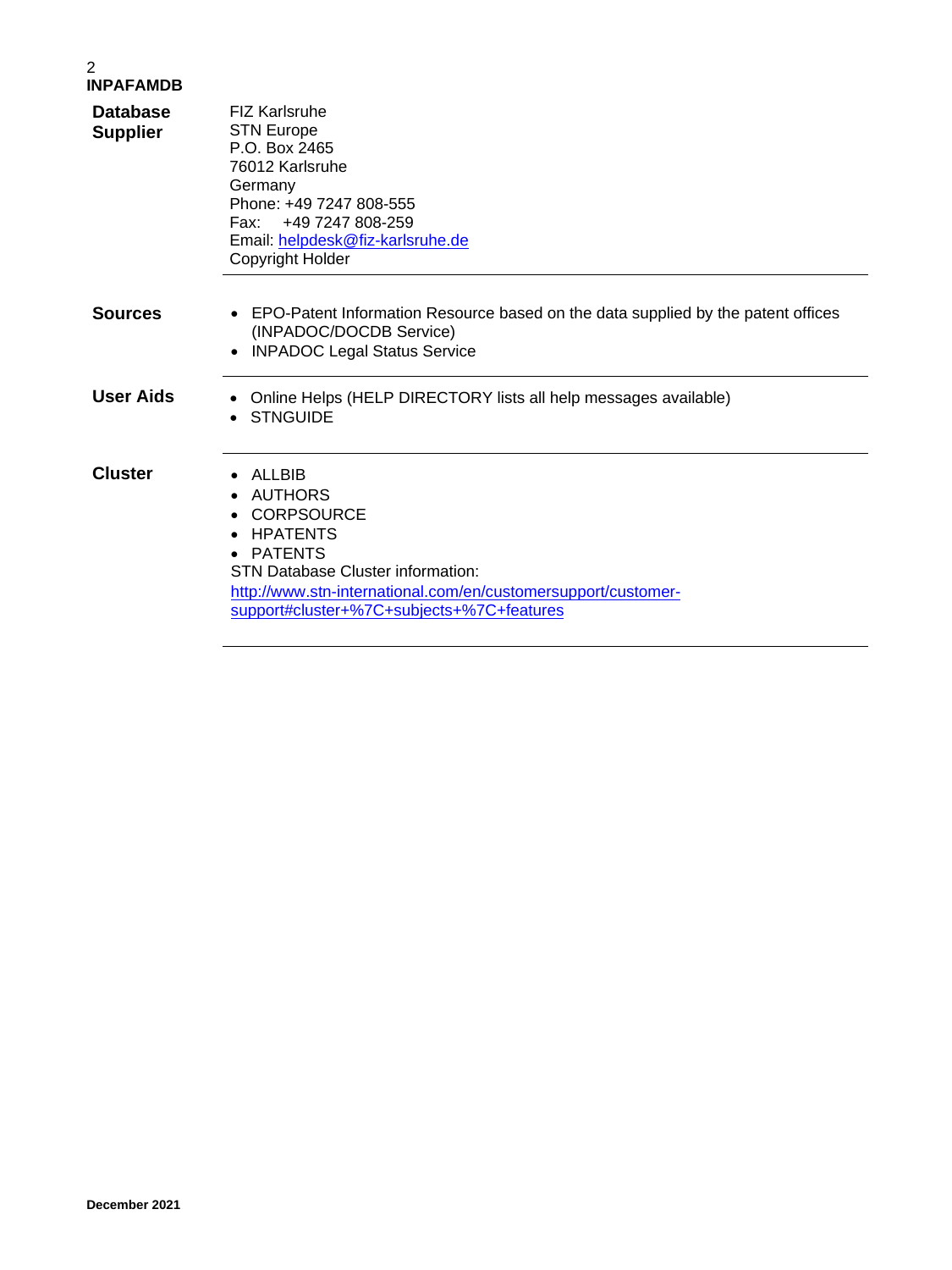# **Search and Display Field Codes**

Fields that allow left truncation are indicated by an asterisk (\*).

## **Bibliographic Search Fields**

| <b>Search Field Name</b>                                                                                                                                                                             | <b>Search</b><br>Code                                                   | <b>Search Examples</b>                                                                                                                                             | <b>Display</b><br><b>Codes</b>                                                                              |
|------------------------------------------------------------------------------------------------------------------------------------------------------------------------------------------------------|-------------------------------------------------------------------------|--------------------------------------------------------------------------------------------------------------------------------------------------------------------|-------------------------------------------------------------------------------------------------------------|
| Basic Index* (contains single words<br>from title (TI) and abstract (AB)<br>fields)                                                                                                                  | None<br>or<br>/BI                                                       | S TUBULAR HEAT EXCHANG?<br>S ALUM? (S) COAT?<br>S ?MAGNET?<br>S ?METHYL?(T)?AMINO?                                                                                 | AB, ABDE,<br>ABFR, ABES,<br>ABOL, ABS, TI                                                                   |
| Abstract* (contains ABDE, ABEN,<br>ABES, ABFR, ABOL)                                                                                                                                                 | /AB                                                                     | S (DRILLING(W)PROCESS)/AB                                                                                                                                          | AB, ABDE,<br>ABEN, ABES,<br>ABFR, ABOL,<br><b>ABO</b>                                                       |
| Abstract (English)<br>Abstract (French))<br>Abstract (German)<br>Abstract (other language)<br>Abstract (Spanish)<br>Abstract Language<br>(ISO code and text)                                         | /ABEN<br>/ABFR<br>/ABDE<br>/ABOL<br>/ABES<br>/AL                        | S CATABOLIC/ABEN<br>S CATADIOPTRIQUE/ABFR<br>S BEARBEITUNGSANLAGE/ABDE<br>S CATODICAMENTE/ABOL<br>S BEBIDAS/ABES<br>S DUTCH/AL                                     | <b>ABEN</b><br><b>ABFR</b><br>ABDE<br><b>ABOL</b><br><b>ABES</b><br>ALL, ALLO,<br>IMAX, MAX,<br><b>MAXO</b> |
| Accession Number (=patent family<br>number FN in INPADOCDB)                                                                                                                                          | /AN                                                                     | S 12345678/AN                                                                                                                                                      | AN                                                                                                          |
| <b>Application Country</b><br>(WIPO code and text)                                                                                                                                                   | /AC                                                                     | S WO/AC AND (INLAND(W)STEEL)/PA                                                                                                                                    | AI                                                                                                          |
| Application Date (1)<br>Application ID (EPO)<br><b>Application Kind Code</b><br><b>Application Kind Code Text</b><br><b>Application Number</b><br>Application Number Count (1)                       | /AD<br>/DOCID<br>/AK<br>/AIT<br>/AP<br>/ACNT<br>(or $APC$ )             | S 19840705/AD<br>S 23400004/DOCID<br>S WOW/AK<br>S MWA/AIT<br>S ZW1981-215/AP<br>S ACNT=3                                                                          | AI<br><b>DOCID</b><br>AI, AIT<br>AIT<br>AI<br><b>FSTAT</b>                                                  |
| Application Number, Original<br>Application Year (1)<br>Calculated Expiration Date (1)<br>Calculated Expiration Year (1)<br><b>Cooperative Patent Classification</b><br><b>Country Number Count</b>  | /APO<br>/AY<br>/XPD<br>/XPY<br>/CPC<br>/CCNT<br>(or/CYC)                | S KR6900415/APO<br>S 1988/AY AND SIEMENS/PAS<br>S XPD=AUG 2023<br>S 2025-2026/XPY<br>S D03D0015-0011/CPC<br>S 5/CCNT                                               | <b>APO</b><br>AI<br><b>XPD</b><br><b>XPY</b><br><b>CPC</b><br><b>FSTAT</b>                                  |
| CPC, Action Date (1)<br>CPC, Combination Set Data<br>CPC, Keyword Terms<br>CPC, Version<br>Data Availability<br>Date in Force (1,3)<br><b>Designated States</b><br>Document Number (INPADOCDB<br>AN) | /CPC.ACD<br>/CPC.CS<br>/CPC.KW<br>/CPC.VER<br>/DAV<br>/DF<br>/DS<br>/DN | S 20130101/CPC.ACD<br>S A61K0009/CPC.CS<br>S INVENTION/CPC.KW<br>S 20130101/CPC.VER<br>S NOT-PRINTED-WITH-GRANT/DAV<br>S 20000127/DF<br>S W JP/DS<br>S 98543006/DN | CPC.TAB<br>CPC.TAB<br>CPC.TAB<br>CPC.TAB<br><b>DAV</b><br>DF<br>DS<br>DN                                    |
| Document Type (code and text)                                                                                                                                                                        | /DT (or<br>/TC)                                                         | S U/DT AND UNILEVER/PAS                                                                                                                                            | DT                                                                                                          |
| Entry Date (1)<br>Entry Date New Patent Family (1)<br>Entry Date New Publication and/or<br>New Legal Status (1)                                                                                      | /ED<br>/EDF<br>/EDLS                                                    | S L1 AND ED>2 JAN 2020<br>S 20200604/EDF<br>S EDLS=20200514                                                                                                        | ED<br><b>EDF</b><br>not displayed                                                                           |
| Entry Date Patent (1)<br>Entry Date Priority (1)<br>Entry Week (INPADOC) (1)<br><b>Field Availability</b><br>Filing Country for PCT Application<br>(WIPO code and text)                              | /EDP<br>/EDPR<br>/EW<br>/FA<br>/AC.WO                                   | S 20200123/EDP<br>S 2020 FEB/EDPR<br>S 200816/EW<br>S L7 AND AB/FA<br>S FR/AC.WO                                                                                   | <b>EDP</b><br><b>PRAI</b><br>EW<br>FA<br>AI                                                                 |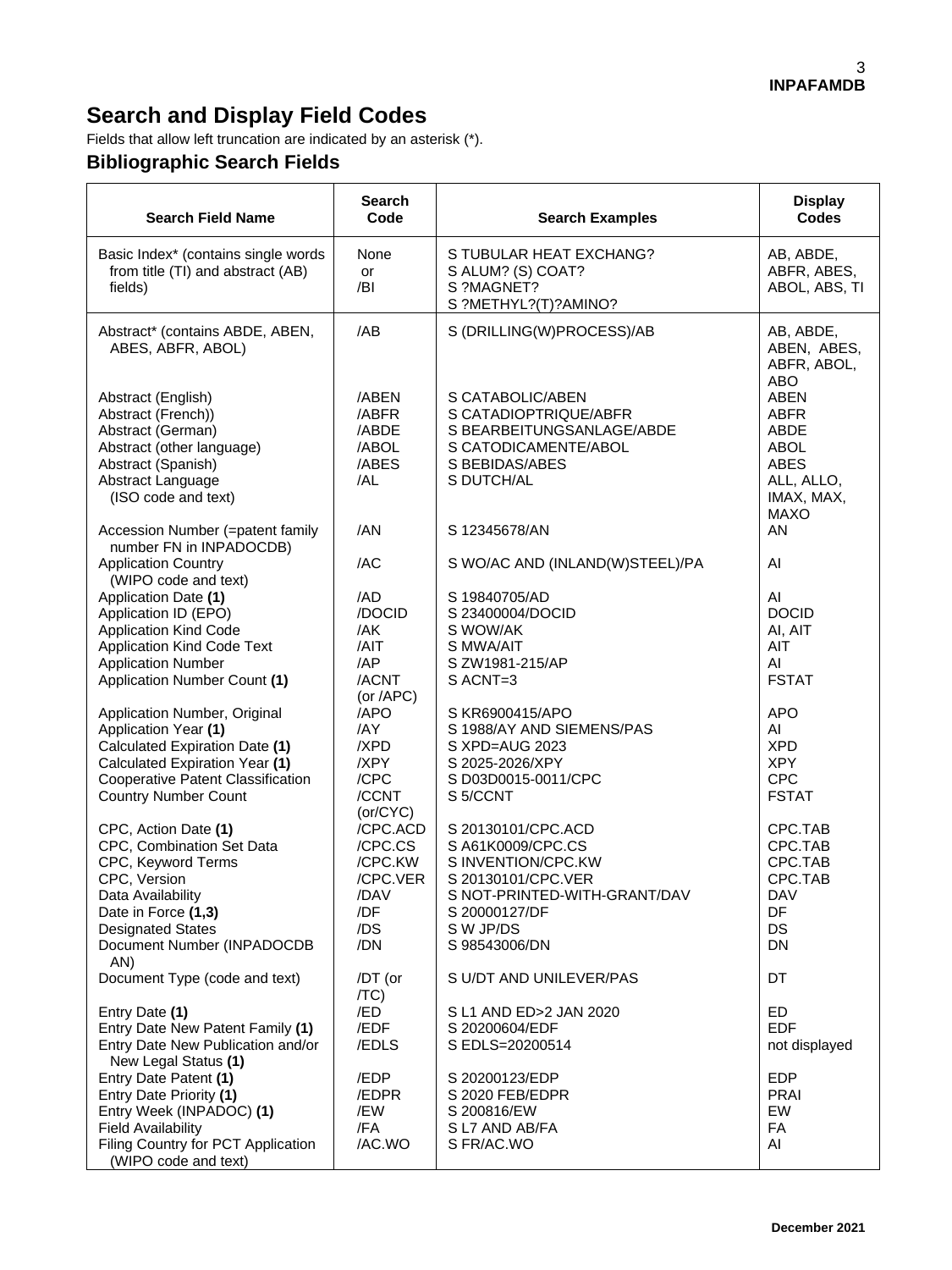## **Bibliographic Search Fields (cont'd)**

| <b>Search Field Name</b>                                                                                                                                                      | <b>Search</b><br>Code                                                  | <b>Search Examples</b>                                                                                                     | <b>Display</b><br><b>Codes</b>                                                    |
|-------------------------------------------------------------------------------------------------------------------------------------------------------------------------------|------------------------------------------------------------------------|----------------------------------------------------------------------------------------------------------------------------|-----------------------------------------------------------------------------------|
| Filing Country for PCT Priorities<br>(WIPO code and text)                                                                                                                     | /PRC.WO                                                                | S DE/PRC.WO                                                                                                                | <b>PRAI</b>                                                                       |
| <b>Filing Details</b><br>International Patent Classification,<br>Version 1-8 (contains IPCI, IPCR,<br>ICM, ICS, ICA, ICI)                                                     | /FDT<br>/IPC                                                           | S DED1/FDT<br>S H05B0006-36+NT/IPC<br>S H05B0006-36-H05B0006-44/IPC                                                        | <b>FDT</b><br>IC, ICA, ICI,<br>ICM, ICS,<br>IPCI, IPCR                            |
| Inventor                                                                                                                                                                      | /IN (or<br>/AU)                                                        | S MILLER/IN                                                                                                                | IN                                                                                |
| <b>Inventor Address</b><br>Inventor INPADOC Standard<br>Inventor, Country<br>International Patent Classification,<br>Version 1-7 (contains ICM, ICS,<br>ICA, ICI)             | /INA<br>$/$ INS<br>/IN.CNY<br>/IC                                      | S HEIDELBERG/INA<br>S AGARWAL S?/INS<br>S US/IN.CNY<br>S C07H019-16/IC                                                     | <b>INA</b><br><b>INS</b><br><b>INS</b><br>IC                                      |
| IPC, Action Date<br>IPC, Additional (supplementary)<br>Version 1-7                                                                                                            | /IPC.ACD<br>/ICA                                                       | S 13 JAN 2006/IPC.ACD<br>S H06B006-02/ICA                                                                                  | <b>IPC.TAB</b><br><b>ICA</b>                                                      |
| IPC, Index (complementary)<br>Version 1-7                                                                                                                                     | / C                                                                    | S C12P019-40/ICI                                                                                                           | ICI                                                                               |
| IPC, Keyword Terms<br>IPC, Main, Version 1-7<br>IPC, Secondary, Version 1-7<br>IPC, Version from IC<br>IPC, Version from IPC<br>Japanese Patent Classification (FI-<br>Terms) | /IPC.KW<br>/ICM<br>$/$ ICS<br>/IC.VER<br>/IPC.VER<br>/FCL (or<br>(JPC) | S INITIAL/IPC.KW<br>S C23C0001-08/ICM<br>S C12P0019-40/ICS<br>S 7/IC.VER AND L5<br>S 200601/IPC.VER<br>S A01B0001-24 B/FCL | <b>IPC.TAB</b><br><b>ICM</b><br><b>ICS</b><br>IC.VER, IC<br>IPC.TAB<br><b>FCL</b> |
| Japanese Patent Classification (F-<br>Terms)                                                                                                                                  | /FTRM (or<br>/FTERM or<br>/JPCLA)                                      | S 5H030/AA00/FTRM                                                                                                          | <b>FTRM</b>                                                                       |
| Language (ISO code and text)<br>Language of Filing<br>(ISO code and text)                                                                                                     | /LA<br>/LAF                                                            | S DE/LA<br>S FR/LAF                                                                                                        | LA<br>LAF                                                                         |
| Patent Assignee (4)                                                                                                                                                           | /PA<br>(or $/CS$ )                                                     | S INLAND STEEL/PA<br>S BROWN WILLIAMSON/CS                                                                                 | PA                                                                                |
| Patent Assignee Address<br>Patent Assignee INPADOC<br>Standard                                                                                                                | /PAA<br>/PAS                                                           | S US/PAA AND EASTMAN KODAK/PAS<br>S INLAND STEEL CO?/PAS<br>S (BROWN(S)TOBACCO)/PAS                                        | <b>PAA</b><br><b>PAS</b>                                                          |
| Patent Assignee, Country<br><b>Patent Country</b><br>(WIPO code and text)                                                                                                     | /PA.CNY<br>/PC                                                         | S GB/PA.CNY<br>S DE/PC AND IBM/PAS AND 1988/PY                                                                             | <b>PAS</b><br>PI                                                                  |
| Patent Country, Basic<br>Patent Information Publication<br><b>Type</b>                                                                                                        | /PC.B<br>/PIT                                                          | S FR/PC.B<br>S ARA1/PIT                                                                                                    | PI<br>PIT                                                                         |
| Patent Kind Code<br>Patent Kind Code, Basic<br>Patent Number (2)<br>Patent Number, Basic (2)                                                                                  | /PK<br>/PK.B<br>/PN<br>/PN.B                                           | S ZWA1/PK<br>S EPA1/PK.B<br>S FI9902020/PN<br>S. CA2296922/PN.B                                                            | PI<br>PI<br>PI<br>PI                                                              |
| <b>Patent Number Count</b>                                                                                                                                                    | /PCNT<br>(or /PNC)                                                     | S 4/PCNT                                                                                                                   | <b>FSTAT</b>                                                                      |
| Patent Number, Original<br>Patent Number/Kind Code<br>Patent Number/Kind Code, Basic<br><b>Patent Stage</b><br>Patent Term Adjustment                                         | /PNO<br>/PNK<br>/PNK.B<br>/STA<br>/PTA                                 | S KR300392615S/PNO<br>S WO2009006253A2/PNK<br>S CA2296922A1/PNK.B<br>S GRANTED/STA AND LASER/TI<br>S 10-20/PTA             | <b>PNO</b><br><b>PNK</b><br><b>PNK</b><br><b>STA</b><br><b>PTA</b>                |
| <b>Priority Country</b><br>(WIPO code and text)                                                                                                                               | /PRC                                                                   | S JP/PRC AND 19880101/PRD                                                                                                  | <b>PRAI</b>                                                                       |
| <b>Priority Country, First</b><br><b>Priority Number Count</b><br>Priority Date (1)<br>Priority Date, First (1)                                                               | /PRCF<br>/PRCNT<br>/PRD<br>/PRDF                                       | S AU/PRCF<br>S 5/PRCNT<br>S JP/PRC AND 19880101-19880331/PRD<br>S MARCH 2009/PRDF                                          | PRAI<br><b>FSTAT</b><br><b>PRAI</b><br><b>PRAI</b>                                |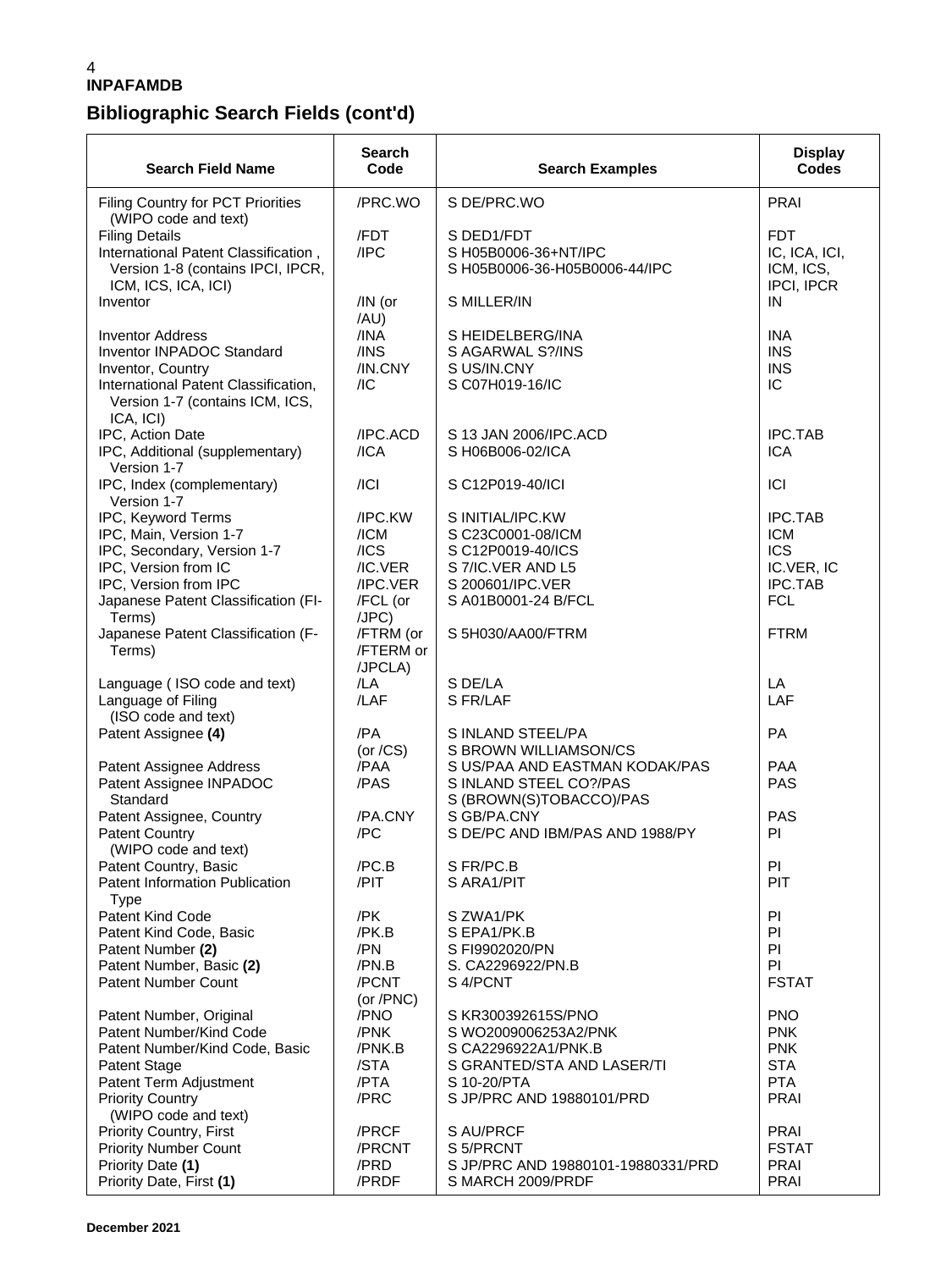## **Bibliographic Search Fields (cont'd)**

| <b>Search Field Name</b>                                                                                                                                                                                                                                                                                                        | <b>Search</b><br>Code                                                                                | <b>Search Examples</b>                                                                                                                                                                                                                 | <b>Display</b><br><b>Codes</b>                                                                                                 |
|---------------------------------------------------------------------------------------------------------------------------------------------------------------------------------------------------------------------------------------------------------------------------------------------------------------------------------|------------------------------------------------------------------------------------------------------|----------------------------------------------------------------------------------------------------------------------------------------------------------------------------------------------------------------------------------------|--------------------------------------------------------------------------------------------------------------------------------|
| <b>Priority Kind Code</b><br>Priority Kind Text<br>Priority Number, Original<br>Priority Year (1)<br>Priority Year, First (1)<br>Publication Date (1)<br>Publication Date, Basic (1)<br>Publication ID (EPO)<br>Publication Year (1)<br>Publication Year, Basic (1)<br>Simple Family Number (EPO)<br>Simple Family Number Count | /PRK<br>/PRAIT<br>/PRNO<br>/PRY<br>/PRYF<br>/PD<br>/PD.B<br>/PUBID<br>/PY<br>/PY.B<br>/SFN<br>/SFCNT | S DEA/PRK<br>S ARA PATENT APPLICATION/PRAIT<br>S KRD1997055047/PRNO<br>S 1998/PRY AND US/PRC<br>S GB/PC AND 1998/ PRYF<br>S 19990104/PD<br>S 20000815/PD.B<br>S 23409/PUBID<br>S 1999/PY<br>S 2000/PY.B<br>S 12300006/SFN<br>S 5/SFCNT | PRAI<br><b>PRAIT</b><br><b>PNO</b><br>PRAI<br><b>PRAI</b><br>PI<br>PI<br><b>PUBID</b><br>PI<br>P<br><b>SFN</b><br><b>FSTAT</b> |
| $(EPO)$ (1)<br><b>Status Established Date</b><br>Status Indicator<br>Title (English)<br>Title (French)<br>Title (German)<br>Title (other language)<br>Title (Spanish)<br><b>Title Language</b><br>(ISO code and text)                                                                                                           | /STED<br>/STI<br>/TIEN<br>/TIFR<br>/TIDE<br>/TIOL<br>/TIES<br>/TL                                    | S 20210806/STED<br>S DEADSTI or S D/STI<br>S CATABOLIC/TIEN<br>S CATADIOPTRIQUE/TIFR<br>S BEARBEITUNGSANLAGE/TIDE<br>S CATODICAMENTE/TIOL<br>S BEBIDAS/TIES<br>S EN/TL<br>S ENGLISH/TL                                                 | <b>STED</b><br>STI<br><b>TIEN</b><br><b>TIFR</b><br><b>TIDE</b><br><b>TIOL</b><br><b>TIES</b><br><b>TL</b>                     |
| Title of Invention (contains TIDE,<br>TIEN, TIES, TIFR, TIOL)<br>Update Date (1)<br>Update Date All Patent Changes                                                                                                                                                                                                              | /TI<br>/UP<br>/UPM                                                                                   | S (FILTER? (S) ELECTR? (S) MEMBRAN#)/TI<br>S L1 AND UP>20200102<br>S L1 AND 20210702/UPM                                                                                                                                               | TI, TIDE, TIEN,<br>TIES, TIFR,<br>TIOL, TIO<br>UP<br>not displayed                                                             |
| (1)<br>Update Date Classifications (1)<br>Update Date for combined or split<br><b>Patent Family</b>                                                                                                                                                                                                                             | /UPCC<br>/UPFC                                                                                       | S L1 AND UPCC> 20210702<br>S UPFC=OCT 2019                                                                                                                                                                                             | <b>UPALL</b><br><b>UPALL</b>                                                                                                   |
| <b>Update Date New Patent Family</b><br>Record (1)                                                                                                                                                                                                                                                                              | /UPFD                                                                                                | S 20210702/UPFD                                                                                                                                                                                                                        | <b>UPALL</b>                                                                                                                   |
| Update Date New Publication<br>and/or Legal Status Changes of<br>the family (all updates in /UPFB,<br>/UPFL) (1)                                                                                                                                                                                                                | /UPFE                                                                                                | S 20210702/UPFE                                                                                                                                                                                                                        | <b>UPALL</b>                                                                                                                   |
| Update Date of the BIB fields (1)<br>Update Date Patent Family (1)<br>(all updates in /UPFB, /UPFC,<br>/UPFL)                                                                                                                                                                                                                   | /UPBB<br>/UPFA                                                                                       | S L1 AND UPBB> 20210702<br>S 20210702/UPFA                                                                                                                                                                                             | <b>UPALL</b><br><b>UPALL</b>                                                                                                   |
| Update Date Patent Family Legal<br>Status (1)                                                                                                                                                                                                                                                                                   | /UPFL                                                                                                | S 20210702/UPFL                                                                                                                                                                                                                        | <b>UPALL</b>                                                                                                                   |
| <b>Update Date Patent Family</b><br>Publication Level (1)                                                                                                                                                                                                                                                                       | /UPFP                                                                                                | S 20210702/UPFP                                                                                                                                                                                                                        | <b>UPALL</b>                                                                                                                   |
| <b>Update Date Patent Family</b><br>Bibliographic (1)                                                                                                                                                                                                                                                                           | /UPFB                                                                                                | S 20210702/UPFB AND L7                                                                                                                                                                                                                 | <b>UPALL</b>                                                                                                                   |
| Update Week (INPADOC Week)<br>(1)                                                                                                                                                                                                                                                                                               | /UW                                                                                                  | S UW=202006                                                                                                                                                                                                                            | <b>UW</b>                                                                                                                      |

**(1)** Numeric search field that may be searched using numeric operators or ranges.

**(2)** Either STN format or Derwent format may be used.

**(3)** For German Utility Models: Advertisement of registration.

**(4)** Search with implied (S) proximity is available.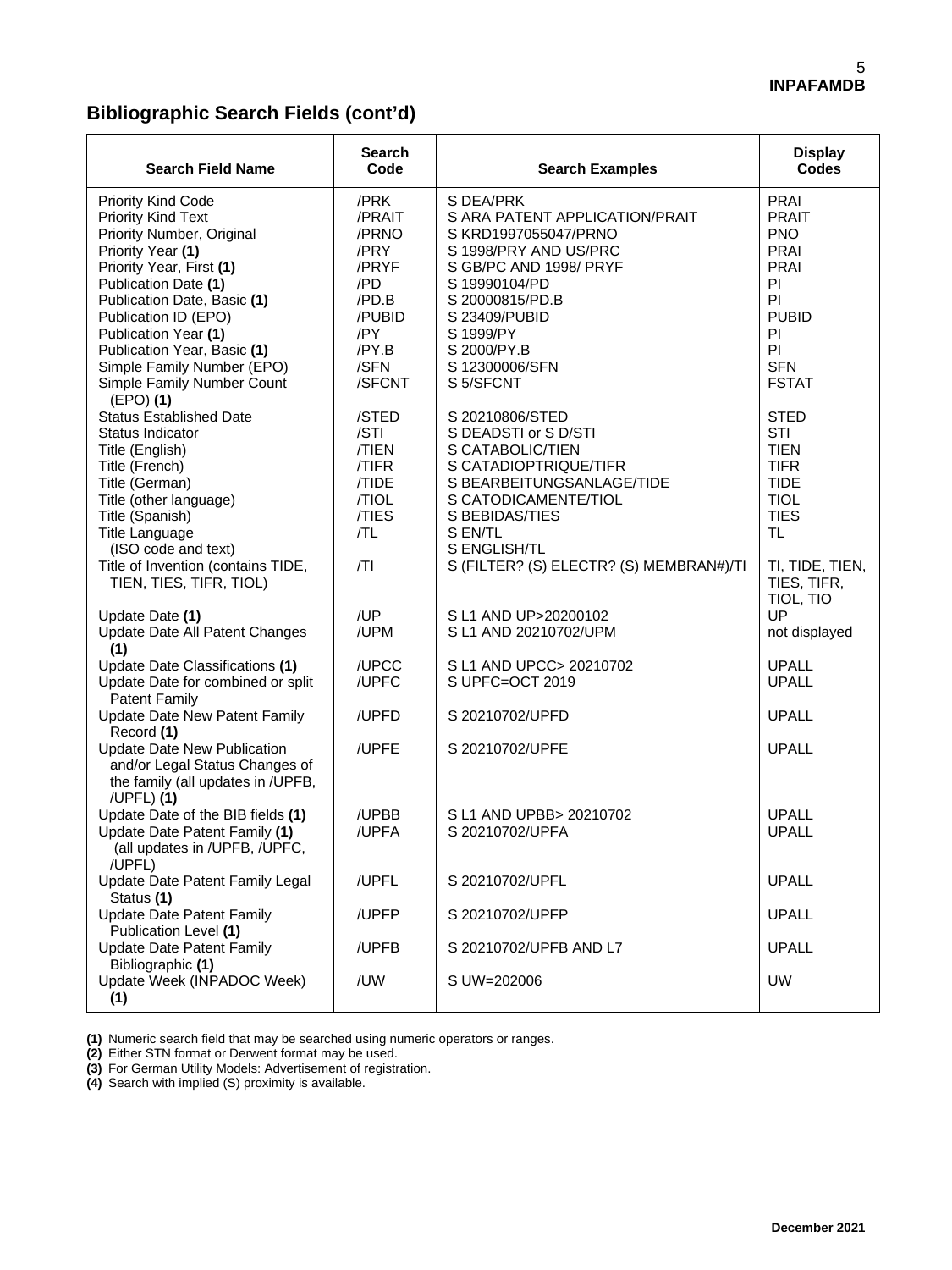## **Legal Status Search Fields**

| <b>Search Field Name</b>                                                                                                                                                                                                                    | Search<br>Code                                     | <b>Search Examples</b>                                                                                | <b>Display</b><br><b>Codes</b>       |
|---------------------------------------------------------------------------------------------------------------------------------------------------------------------------------------------------------------------------------------------|----------------------------------------------------|-------------------------------------------------------------------------------------------------------|--------------------------------------|
| Entry Date new publication and/or<br>New Legal Status (1)                                                                                                                                                                                   | /EDLS                                              | S EDLS=FEB 2019                                                                                       | not displayed                        |
| Legal Status Basic Index<br>(contains legal status agent<br>(LSAG), legal status free format<br>text (LSFT), legal status<br>inventor (LSIN), legal status<br>patent opponent (LSOP), and<br>legal status patent assignee<br>(LSPA) fields) | /LSBI                                              | S LASER?/LSBI<br>S ANACOMP/LSBI<br>S OPPOSITE/LSBI                                                    | LS                                   |
| Legal Status Code<br>(code and text)                                                                                                                                                                                                        | /LSC                                               | S EP111L/LSC                                                                                          | LS                                   |
| Legal Status Code Category<br>Legal Status Code Country<br>(WIPO code and text)                                                                                                                                                             | /LSC <sub>2</sub><br>/LSCC                         | S LAP/LSC2<br>S BE/LSCC                                                                               | LS<br>LS                             |
| <b>Legal Status Country</b><br>(WIPO code and text)                                                                                                                                                                                         | /LSCY                                              | S UNITED KINGDOM/LSCY                                                                                 | LS                                   |
| Legal Status Date in Force (1)                                                                                                                                                                                                              | /LSDF                                              | S LSDF=20050109                                                                                       | LS                                   |
| Legal Status Date INPADOC<br>GAZETTE (1)                                                                                                                                                                                                    | /LSD                                               | S LSD=JAN 2020                                                                                        | <b>LS</b>                            |
| <b>Legal Status Designated States</b><br>(WIPO code and text)                                                                                                                                                                               | /LSDS                                              | S AU/LSDS<br>S AUSTRALIA/LSDS                                                                         | LS                                   |
| <b>Legal Status Event Class</b>                                                                                                                                                                                                             | /LSEC                                              | S D/LSEC                                                                                              | LS                                   |
| Legal Status Free Format Text<br>Legal Status Indicator                                                                                                                                                                                     | /LSFT<br>/LSCI                                     | S TELECOMMUNICATION/LSFT<br>S POSITIVE/LSCI                                                           | LS<br>LS                             |
| Legal Status IPC                                                                                                                                                                                                                            | /LSIC                                              | S A01B0001/24/LSIC                                                                                    | LS                                   |
| Legal Status Licensee                                                                                                                                                                                                                       | /LSLI                                              | S BAYER/LSLI                                                                                          | LS                                   |
| Legal Status Number Count                                                                                                                                                                                                                   | /LSCNT                                             | S 30-40/LSCNT                                                                                         | LS                                   |
| Legal Status Patent Inventor                                                                                                                                                                                                                | /LSIN                                              | S MAYER, BERND/LSIN<br>S (MAYER(S)BERND)/LSIN                                                         | <b>LS</b>                            |
| Legal Status Represen./Agent                                                                                                                                                                                                                | /LSAG                                              | S (LORENZ AND PHILIPPS)/LSAG                                                                          | LS                                   |
| Legal Status Code Text                                                                                                                                                                                                                      | /LSTX                                              | S CORRECTION/LSTX                                                                                     | LS                                   |
| Legal Status Patent Assignee (2)                                                                                                                                                                                                            | /LSPA                                              | S (MAN CERAMICS)/LSPA                                                                                 | LS                                   |
| Legal Status Patent Opponent                                                                                                                                                                                                                | /LSOP                                              | S SIEMENS AG/LSOP                                                                                     | LS                                   |
| Legal Status, Payment Year (1)                                                                                                                                                                                                              | /LSPMY                                             | S 6/LSPMY                                                                                             | LS                                   |
| <b>Legal Status Publication Country</b>                                                                                                                                                                                                     | /LSPC                                              | S CA/LSPC                                                                                             | LS                                   |
| (WIPO code and text)                                                                                                                                                                                                                        |                                                    | S CANADA/LSPC                                                                                         |                                      |
| Legal Status Publication Date (1)                                                                                                                                                                                                           | /LSPD                                              | S LSPD=JAN 1998                                                                                       | LS                                   |
| Legal Status Publication Kind<br>Code                                                                                                                                                                                                       | /LSPK                                              | S ESA1/LSPK                                                                                           | LS                                   |
| <b>Legal Status Publication Number</b><br>Legal Status Publication Year (1)<br>Legal Status SPC Number<br>Legal Status SPC, Expiry Date (1)<br>Legal Status SPC, Extension<br>Date $(1)$                                                    | /LSPN<br>/LSPY<br>/LSSPC<br>/LSSPC.XD<br>/LSSPC.EX | S EP200212/LSPN<br>S 1999-2000/LSPY<br>S SPC/GB00/007/LSSPC<br>S LSSPC.XD>2025<br>S 20230930/LSSPC.EX | LS<br>LS.<br><b>LS</b><br>LS.<br>LS. |
| Legal Status SPC, Filing Date (1)<br>Update Date Legal Status (1)                                                                                                                                                                           | /LSSPC.FD<br>/UPLS                                 | S 20190102-20190116/LSSPC.FD<br>S 20200827/UPLS                                                       | LS.<br>LS, LSUP                      |

**(1)** Numeric search field that may be searched using numeric operators or ranges.

**(2)** Search with implied (S) proximity is available.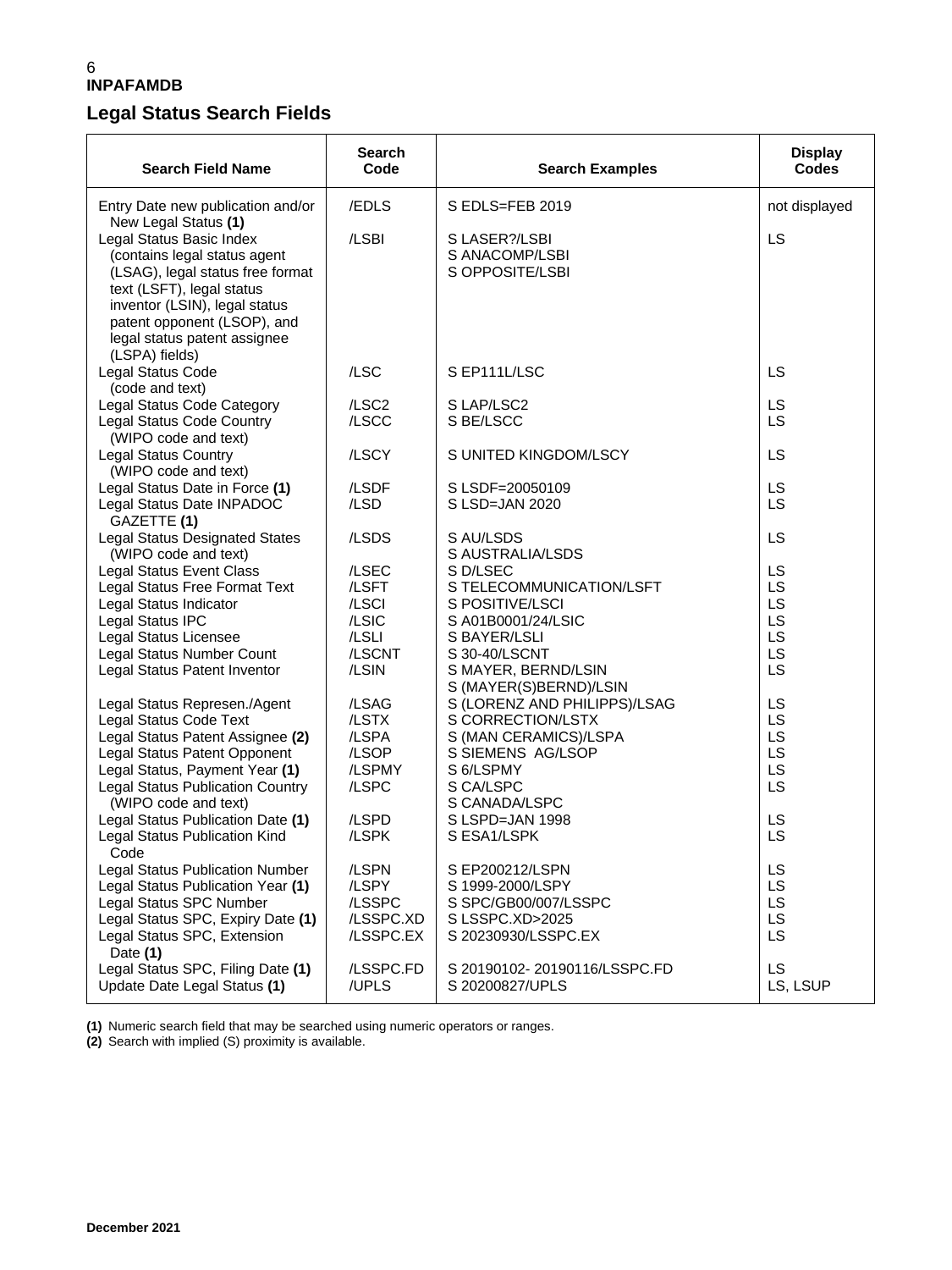### **Super Search Fields**

Enter a super search code to execute a search in one or more fields that may contain the desired information. Super search fields facilitate crossfile and multifile searching. EXPAND may not be used with super search fields. Use EXPAND with the individual field codes instead.

| <b>Search Field Name</b>     | <b>Search</b><br>Code | <b>Fields</b><br><b>Searched</b> | <b>Search Examples</b>                         | <b>Display</b><br>Codes |
|------------------------------|-----------------------|----------------------------------|------------------------------------------------|-------------------------|
| Application Number Group (1) | /APPS                 | /AP, /APO,<br>/PRN, /PRNO        | S DE1984-3400052/APPS<br>S 1984DE-3400052/APPS | AI, APO,<br>PRAI, PRNO  |
| Inventor Group               | /INSS                 | /IN, /INS, /LSIN                 | S MEIE/INSS                                    | IN, INS, LS             |
| Patent Assignee Group (2)    | /PASS                 | /PA. /PAS.<br>/LSPA              | S FOOD AUTOMAT?/PASS                           | PA, PAS, LS             |
| Patent Number Group (1)      | /PATS                 | /PN, /PNO,<br>/LSPN              | S WO2019003340/PATS                            | PI, PNO, LS             |
| <b>Patent Countries</b>      | /PCS                  | /DS./PC                          | S DE/PCS                                       | PI. DS                  |

**(1)** Either STN or Derwent format may be used.

**(2)** Search with implied (S) proximity is available in this field.

## **IPC THESAURUS**

The classifications, validity and catchwords for the main headings and subheadings from the current  $(8<sup>th</sup>)$  edition of the WIPO International Patent Classification (IPC) manual are available. The classifications from the previous editions (1-7) are also available as separate thesauri. To EXPAND and SEARCH in the thesauri for editions 1- 8, use the field code followed by the edition number, e.g., /IPC2 for the 2<sup>nd</sup> edition. Catchwords are included only in the thesauri for the  $8<sup>th</sup>$ ,  $7<sup>th</sup>$ ,  $6<sup>th</sup>$ , and  $5<sup>th</sup>$  editions.

| Code                                                   | <b>Content</b>                                                                                                                                                                                                       | <b>Examples</b>                                                                                                     |
|--------------------------------------------------------|----------------------------------------------------------------------------------------------------------------------------------------------------------------------------------------------------------------------|---------------------------------------------------------------------------------------------------------------------|
| ADVANCED (ADV)<br><b>ALL</b><br>BRO (MAN)<br>ВT<br>BTn | Advanced Level Codes for the Core Level IPC Code<br>All Associated Terms (BT, SELF, NT, RT)<br><b>Complete Class</b><br>Broader Term (SELF, BT)<br>Broader Term (SELF, BT) up to the next n levels<br>$(n = 1, 2, )$ | E A61K0066-02+ADVANCED/IPC<br>E C01C003-00+ALL/IPC<br>E C01C+BRO/IPC<br>E C01F001-00+BT/IPC<br>E C01F001-21+BT2/IPC |
| CORE (COR)                                             | Core Codes for the Advanced Level IPC Code                                                                                                                                                                           | E G08C0019-22+CORE/IPC                                                                                              |
| ED.                                                    | Complete title of the SELF term and IPC manual                                                                                                                                                                       | E C01F001-00+ED/IPC                                                                                                 |
| <b>HIE</b>                                             | Hierarchy Term (Broader and Narrower Term)<br>(BT, SELF, NT)                                                                                                                                                         | E C011003-00+HIE/IPC                                                                                                |
| <b>INDEX</b>                                           | Complete title of the SELF term                                                                                                                                                                                      | E C01F001-00+INDEX/IPC                                                                                              |
| KT.                                                    | Keyword Term (catchwords) (SELF, KT)                                                                                                                                                                                 | E CYANOGEN+KT/IPC                                                                                                   |
| <b>NEXT</b>                                            | <b>Next Classification</b>                                                                                                                                                                                           | E C01C001-00+NEXT5/IPC                                                                                              |
| NT.                                                    | Narrower Terms (SELF, NT)                                                                                                                                                                                            | $E CO1C+NT/IPC$                                                                                                     |
| N <sub>T</sub> n                                       | Narrower Terms (SELF, NT) down to the next n<br>levels $(n = 1, 2, )$                                                                                                                                                | E C01C+NT3/IPC                                                                                                      |
| <b>PREV</b>                                            | Previous Code within the same class (SELF, PREV)                                                                                                                                                                     | E C01C001-12+PREV/IPC                                                                                               |
| PREV(n)                                                | Previous n classifications within the same class                                                                                                                                                                     | E C01C001-12+PREV10/IPC                                                                                             |
| RT (SIB)                                               | Related Terms (SELF, RT)                                                                                                                                                                                             | E C01C003-20+RT/IPC                                                                                                 |
| TI                                                     | Complete Title of the SELF Term and Broader Terms<br>(BT, SELF)                                                                                                                                                      | E C01F001-00+TI/IPC                                                                                                 |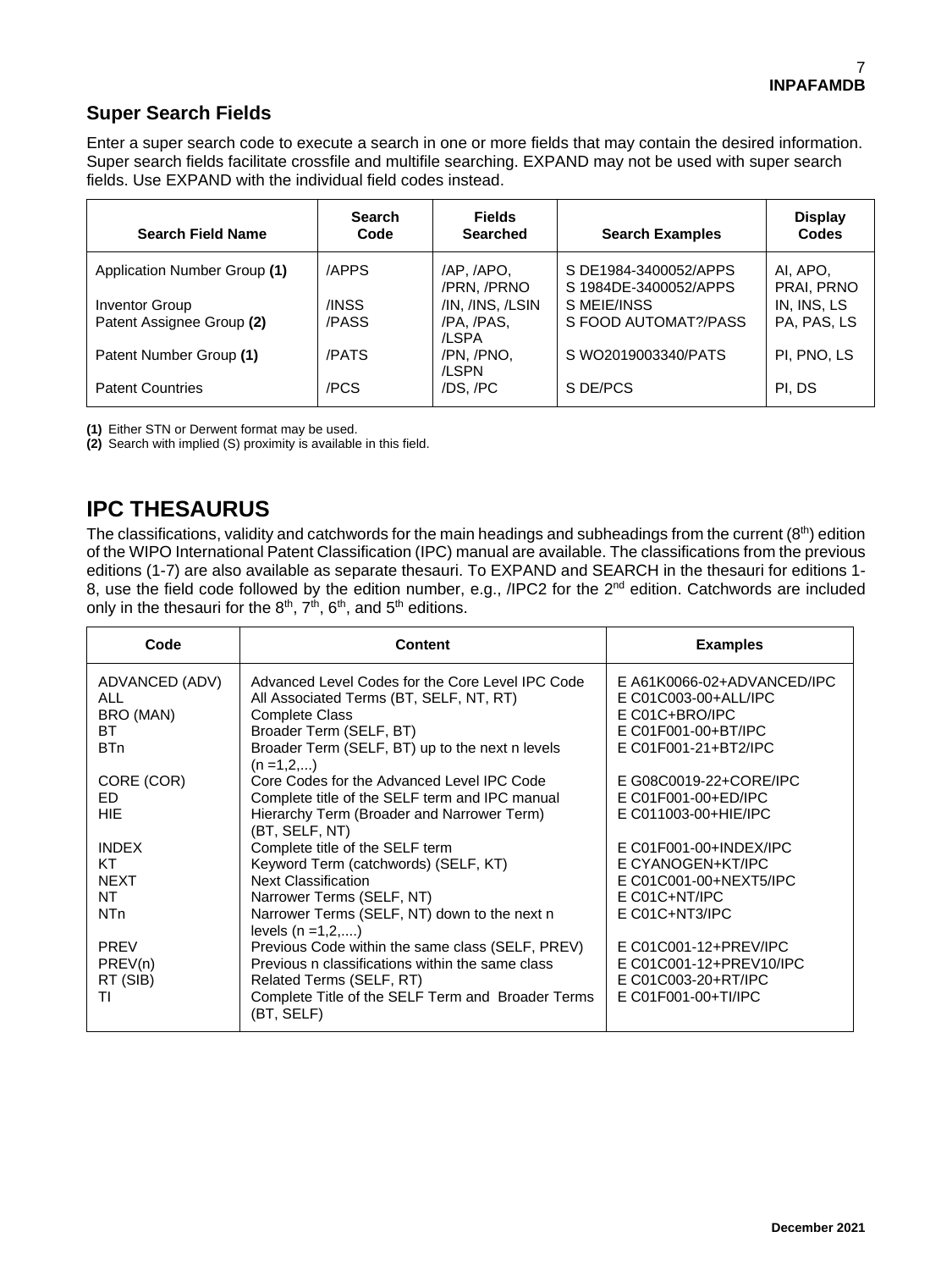## **CPC Thesaurus**

The thesaurus is available in the/CPC search field. All relationship codes can be used with both the EXPAND and SEARCH commands.

| <b>Relationship Code</b> | <b>Content</b>                                                  | <b>Search Examples</b>     |
|--------------------------|-----------------------------------------------------------------|----------------------------|
| <b>ALL</b>               | All usually required terms (BT, SELF, CODE, DEF)                | E C12M0001-34H2+ALL/CPC    |
| AUTO (1)                 | Automatic relationship (BT, SELF, CODE, DEF)                    | E G01J003-443+AUTO/CPC     |
| ВT                       | Broader terms (BT, SELF)                                        | E G01J0003-443+BT/CPC      |
| CODE                     | Classification Code (SELF, CODE)                                | E SCRAPER BIASING          |
|                          |                                                                 | MEANS+CODE/CPC             |
| <b>DEF</b>               | Definition (SELF, DEF)                                          | E B65G0045-16+DEF/CPC      |
| HIE.                     | Hierarchy terms (all broader and narrower terms) (BT,           | $E$ A01B0001+HIE/CPC       |
|                          | SELF, DEF, NT)                                                  |                            |
| КT                       | Keyword terms (SELF, KT)                                        | E LASER+KT/CPC             |
| MAX                      | All associated terms                                            | E G01J0003-44B+MAX/CPC     |
| <b>NEXT</b>              | Next classification within the same class (SELF, NEXT)          | E A01B0001-24+NEXT/CPC     |
| NEXT(n)                  | Next n classification within the same class                     | E A01B0001-24+NEXT3/CPC    |
| NT                       | Narrower terms                                                  | E G05B0001-04+NT/CPC       |
| <b>PREV</b>              | Previous Code within the same class (SELF, PREV)                | E G05B0019-418N1+PREV/CPC  |
| PREV(n)                  | Previous n classifications within the same class                | E G05B0019-418N1+PREV2/CPC |
| ΤI                       | Complete Title of the SELF Term and Broader Terms<br>(BT, SELF) | E G05B0001-03+TI/CPC       |

**(1)** Automatic Relationship is SET OFF. In case of SET REL ON the result of EXPAND or SEARCH without any relationship code is the same as described for AUTO.

## **DISPLAY and PRINT Formats**

Any combination of display fields and formats may be used to display or print answers. Multiple codes must be separated by commas or spaces, e.g. 'D L1 1-5 FAM MFAM. The fields are displayed or printed in the order requested. The content for some fields and formats is de-duplicated in INPAFAMDB. Depending on the content the de-duplicated display for a single field is charged with the full family price, when the family information for this field is displayed in full.

Hit-term highlighting is available for all fields. Highlighting must be ON during SEARCH to use the HIT, KWIC, OCC and .H formats.

You can combine all display fields and formats with suffices (will be charged as a full family display):

- .B shows the earliest publication (basic)
- .M shows the complete family
- .H shows only the publications where a HIT of a search occurs
- .P shows the latest publication(s)
- .U shows the latest updated publication(s)

The default format is the format BRIEF with de-duplicated content of the fields TI, TIO, INS, INO, PAS, PAO, IPCI, IPCR, CPC, FTRM, FCL, and 1 selected English abstracts (IN, PA when INS, PAS is not available). The English abstract is either from EP, WO, GB, another English equivalent abstract or one original language abstract.

An overview of special family formats (details of the formats see below)

**December 2021**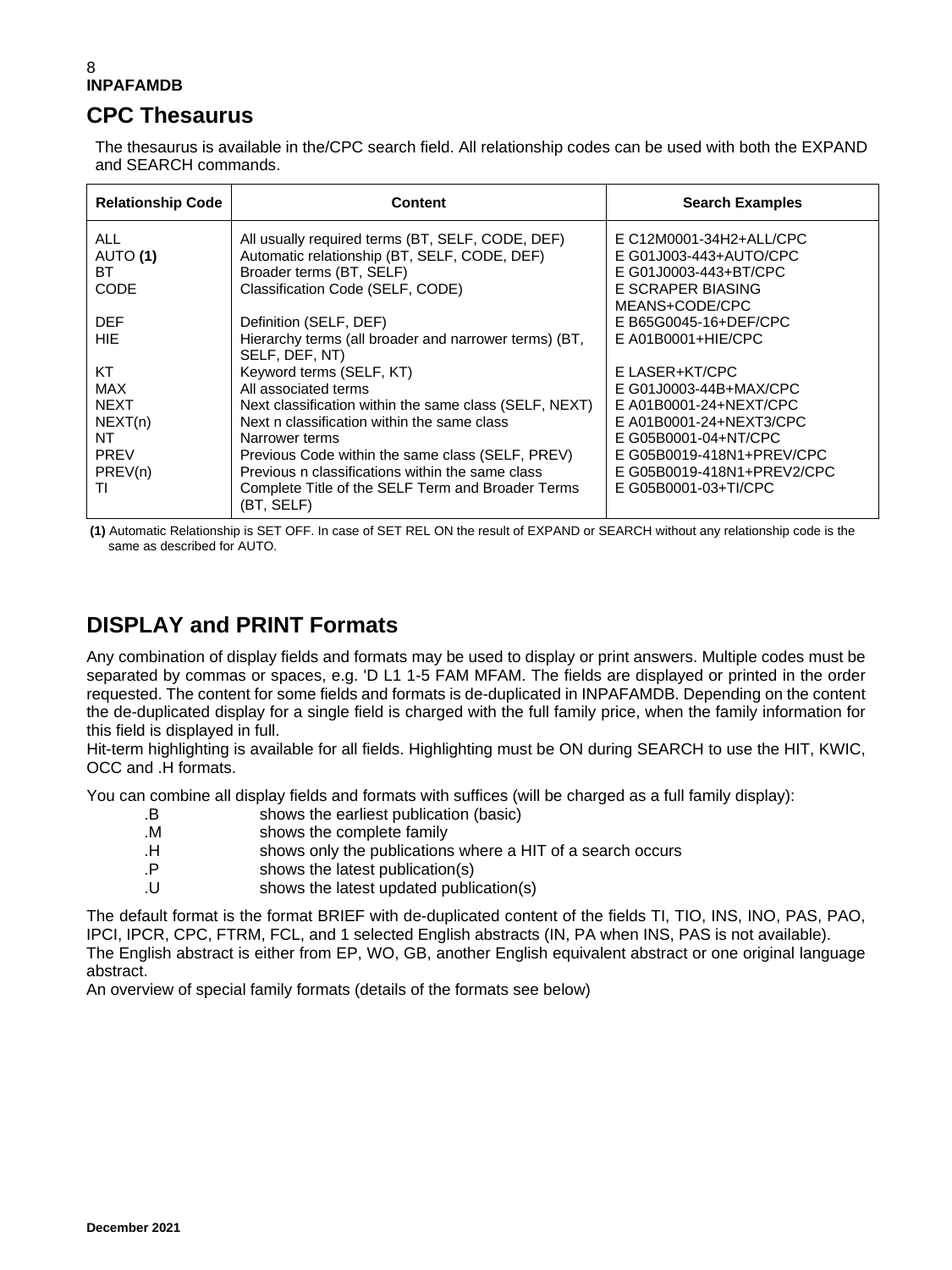| Dedup.<br><b>FAMILY</b><br>formats | .B<br>earliest<br>publ. | $(M = M)$<br>complete<br>family | .н<br>publ.<br>with HIT $*$ ) | .Р<br>latest<br>publ. | U.<br>latest<br>update |
|------------------------------------|-------------------------|---------------------------------|-------------------------------|-----------------------|------------------------|
| <b>BRIEF</b> (default)             |                         |                                 |                               |                       |                        |
| <b>BIB</b>                         | BIB.B                   | BIB.M                           | BIB.H                         | BIB.P                 | BIB.U                  |
| <b>IBIB</b>                        | <b>IBIB.B</b>           | IBIB.M                          | <b>IBIB.H</b>                 | IBIB.P                | IBIB.U                 |
| <b>STD</b>                         | STD.B                   | STD.M                           | STD.H                         | STD.P                 | STD.U                  |
| <b>ALL</b>                         | ALL.B                   | ALL.M                           | ALL.H                         | ALL.P                 | ALL.U                  |
| <b>ALLO</b>                        | ALLO.B                  | ALLO.M                          | ALLO.H                        | ALLO.P                | ALLO.U                 |
| <b>IALL</b>                        | <b>IALL.B</b>           | IALL.M                          | IALL.H                        | IALL.P                | IALL.U                 |
| <b>IND</b>                         |                         |                                 |                               |                       |                        |
|                                    | MAX.B                   |                                 | MAX.H                         | MAX.P                 | MAX.U                  |
|                                    | MAXO.B                  |                                 | MAXO.H                        | MAXO.P                | MAX.U                  |
|                                    | IMAX.B                  |                                 | IMAX.H                        | MAXO.P                | IMAX.U                 |
|                                    | PI.B                    |                                 | PI.H                          | PI.P                  | PI.U                   |
|                                    | PI.PDF.B                |                                 | PI.PDF.H                      |                       | PI.PDF.U               |
|                                    |                         | TI.M                            | TI.H                          |                       |                        |

## **DISPLAY and PRINT Family Formats**

\*) Displays data of all family members and/or legal status (in MAX-formats) with HIT terms.

### **DISPLAY and PRINT Formats**

(DE-DUP= De-duplicated family content)

| <b>Family related</b><br><b>Display Formats</b> | <b>DE-DUP</b><br>(D) | <b>Definition</b>                                                                                                                                                                                                                | <b>Examples</b>       |
|-------------------------------------------------|----------------------|----------------------------------------------------------------------------------------------------------------------------------------------------------------------------------------------------------------------------------|-----------------------|
| ABS                                             |                      | AN, AL, AS, ABDE, ABEN, ABES, ABFR, ABOL                                                                                                                                                                                         | D ABS                 |
| <b>ALL</b> (1)                                  | D<br>D               | BIB, plus AB, IND, FA<br>ALL, indented with text labels                                                                                                                                                                          | D ALL 6<br>D IALL L37 |
| IALL(1)<br>ALLO                                 | D.                   | ALL, PNO, APO, PRNO, FSTAT, plus data in original characters                                                                                                                                                                     | D ALLO                |
|                                                 |                      | $(UTF-8)$                                                                                                                                                                                                                        |                       |
| <b>BIB</b> (1)                                  |                      | AN, EWF, UWF, EDF, UPFB, UPFC, TIDE, TIEN, TIES, TIFR, TIOL,<br>TIO, INS, INO, PAS, PAO, PI, AI, PRAI, FSTAT<br>deduplicated: AN, EDF, EWF, UPFB, UWF, UPFC, TI, INS, PAS, PI,                                                   | D BIB                 |
|                                                 |                      | AI, PRAI, REC                                                                                                                                                                                                                    |                       |
| IBIB(1)                                         | D                    | BIB, indented with text labels                                                                                                                                                                                                   | $D$ 5 IBIB            |
| <b>BRIEF</b>                                    | D                    | AN, EWF, UWF, EDF, UPFB, UPFC, TIEN, INS, PAS, IPCI, IPCR,<br>CPC, FTRM, FCL, FSTAT (IN, PA when INS, PAS not available), 1<br>selected English abstract and a patent family table of PI, AI, and<br>PRAI (BRIEF is the default) | <b>D BRIEF</b>        |
| <b>CODE</b>                                     |                      | AN, EWF, UWF, EDF, UPFB, UPFC, IND                                                                                                                                                                                               | D CODE                |
| IC.                                             | D                    | AN, ED, EW, UP, UW, IPC, CPC, IFTRM, FCL                                                                                                                                                                                         | D <sub>L5</sub> IND   |
| <b>IND</b>                                      |                      | International Patent Classification, Version 1-7 (ICM, ICS, ICA, ICI)<br>International Patent Classification, Version 1-8 (ICM, ICS, ICA, ICI,                                                                                   | D IC                  |
| <b>IPC</b>                                      |                      | IPCI, IPCR)                                                                                                                                                                                                                      | D IPC                 |
| MAX(1)                                          |                      | BIB, plus AB, IND, SFN, PUBID, DOCID, FA, LS, for all family<br>members                                                                                                                                                          | D MAX                 |
| IMAX(1)                                         |                      | MAX, with indented text labels                                                                                                                                                                                                   | D IMAX                |
| MAXO (1)                                        |                      | MAX, PNO, APO, PRNO plus data in original characters (UTF-8)                                                                                                                                                                     | D MAX                 |
| MAXO2 (1)                                       |                      | MAXO, plus display of special characters in the abstract                                                                                                                                                                         | D MAXO <sub>2</sub>   |
| STD (1)                                         | D                    | BIB, IND                                                                                                                                                                                                                         | D STD                 |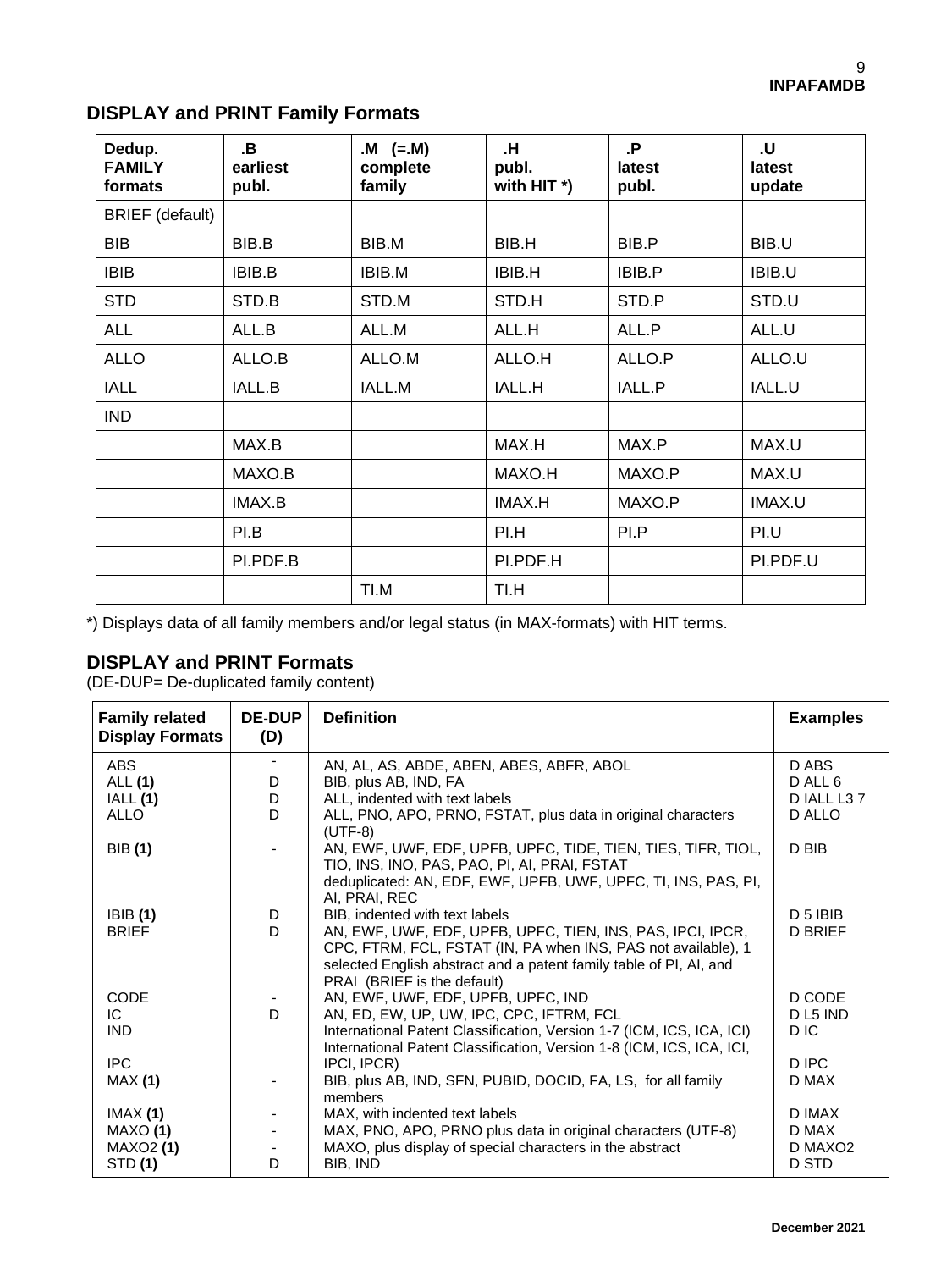### **DISPLAY and PRINT Formats (cont'd)**

(DE-DUP= De-duplicated family content)

| <b>Family related</b><br><b>Display Formats</b>                                                    | <b>DE-DUP</b><br>(D) | <b>Definition</b>                                                                                                                                                                                                                                                                                                                                            | <b>Examples</b>                                                                           |
|----------------------------------------------------------------------------------------------------|----------------------|--------------------------------------------------------------------------------------------------------------------------------------------------------------------------------------------------------------------------------------------------------------------------------------------------------------------------------------------------------------|-------------------------------------------------------------------------------------------|
| <b>UPALL</b>                                                                                       |                      | Table of update dates (AN, UPFC, UPFB, UPFD, EDF, DN, EDP,<br>UP, ED)                                                                                                                                                                                                                                                                                        | <b>D UPALL</b>                                                                            |
| <b>TIPI</b> (1)<br>PILS (1,4)<br>BIBLS (1)<br>CFAM (1)<br><b>CFAM2 (1)</b><br>DFAM (1)<br>EFAM (1) |                      | TI + PI for all patent family members, FSTAT<br>PI + LS for all patent family members, FSTAT<br>BIB + LS for all patent family members<br>Condensed family table with AN, PI, STI, FSTAT<br>Condensed family table with AN, PI, AI, PRAI, STI, STED, FSTAT<br>FAM, delimited for post processing<br>FAM, but the priority information constitutes the header | D TIPI<br><b>D PILS</b><br><b>D BIBLS</b><br>D CFAM<br>D CFAM2<br>D DFAM<br><b>D EFAM</b> |
| <b>FAM (1)</b>                                                                                     | $\blacksquare$       | AN, table of patent family information (PI, AI, PRAI) and<br>relationships, FSTAT                                                                                                                                                                                                                                                                            | D FAM                                                                                     |
| FAM2 (1)<br>FAMLS (1)                                                                              |                      | AN, table of patent family information, another order<br>Comprises the family table CFAM2 plus a list of all legal status<br>entries, sorted by legal status date LSD                                                                                                                                                                                        | D FAM2<br><b>D FAMLS</b>                                                                  |
| FFAM (1)<br><b>FFAM.PC (1,2)</b><br><b>FSTAT</b>                                                   |                      | STD + LS for each member of the family<br>FFAM for a specified country only<br>All counted numbers: PRCNT, ACNT, PCNT, SFCNT, CCNT,<br><b>LSCNT</b>                                                                                                                                                                                                          | <b>D FFAM</b><br><b>D FFAM.US</b><br><b>D FSTAT</b>                                       |
| IFAM (1)                                                                                           |                      | Combines indented FAM and IMAX, ordered alphabetically by<br>patent offices with the respective country code and name as header                                                                                                                                                                                                                              | D IFAM                                                                                    |
| IFAM2<br>LFAM(1)                                                                                   |                      | IFAM, without abstract and classification<br>AN, DN, PI, STI plus legal status information for all members of a<br>patent family                                                                                                                                                                                                                             | D IFAM2<br>D LFAM                                                                         |
| MFAM (1)<br><b>MFAM.PC (1,2)</b>                                                                   |                      | MAX for each family member<br>MAX for each family member for a specific country only                                                                                                                                                                                                                                                                         | D MFAM<br>D MFAM.EP                                                                       |
| PI.PDF(1)                                                                                          |                      | Patent family PI information plus hyperlinks to the original<br>documents (pdf) in espacenet                                                                                                                                                                                                                                                                 | D PI.PDF                                                                                  |
| SFAM (1)                                                                                           |                      | Display of the EPO 'simple patent family' (SFN) within the INPADOC<br>patent family table                                                                                                                                                                                                                                                                    | <b>D SFAM</b>                                                                             |
| SCAN(3)                                                                                            |                      | TI latest publication (random display without answer number)                                                                                                                                                                                                                                                                                                 | D SCAN                                                                                    |
| TRIAL (TRI,<br>FREE, SAMPLE,<br>SAM)                                                               | D                    | one TI (TIEN), IPCI, IPCR, CPC, FTRM, FCL, FA                                                                                                                                                                                                                                                                                                                | D TRIAL 5                                                                                 |

**(1)** Application, patent, and priority number are available in STN and Derwent format. The format for DISPLAY, PRINT, SELECT, and SORT is set using the SET PATENT command. STN is the default format. Enter SET PAT DERWENT to change to the Derwent format. To reset to the STN format, enter SET PAT STN.

**(2)** PC = all patent countries.

**(3)** SCAN must be specified on the command line, i.e., D SCAN or DISPLAY SCAN.

**(4)** In format PILS legal status is displayed without the information PRI, APP, and PUB.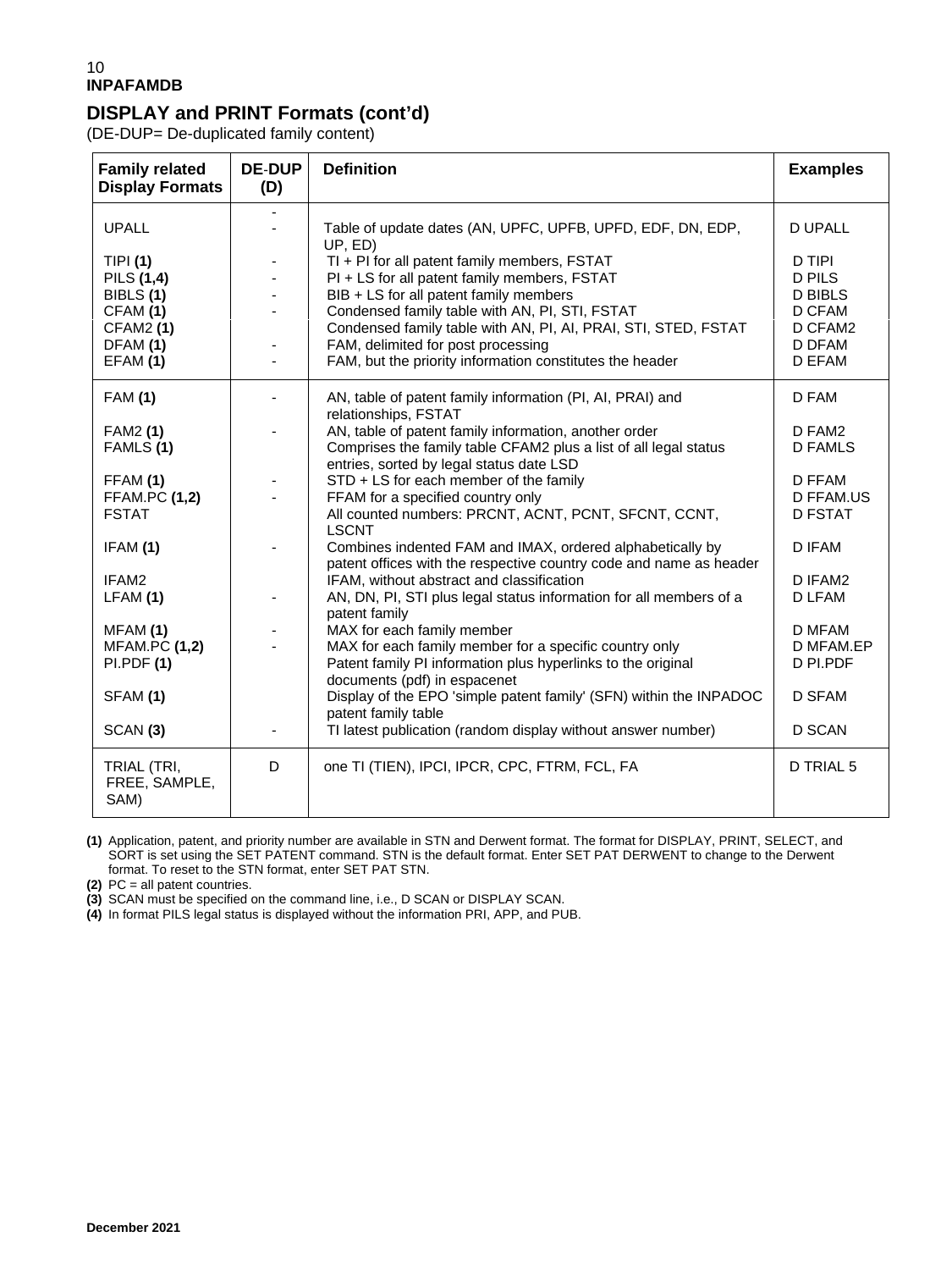### **DISPLAY Fields**

If a single field name is entered, either the de-duplicated content or the full family information for this field will be displayed (and in this latter case the field will be charged with the full family price)

| <b>Display Fields</b> | <b>DE-DUP</b>            | <b>Definition</b>                          | <b>Examples</b> |
|-----------------------|--------------------------|--------------------------------------------|-----------------|
| AB                    | D                        | Abstract                                   | D AB            |
| <b>ABDE</b>           | D                        | Abstract German                            | D ABDE          |
| <b>ABEN</b>           | D                        | <b>Abstract English</b>                    | D ABEN          |
| <b>ABES</b>           | D                        | Abstract Spanish                           | <b>D ABES</b>   |
| <b>ABFR</b>           | D                        | <b>Abstract French</b>                     | D ABFR          |
| ABO                   | D                        | Abstract, Original                         | D ABO           |
| <b>ABOL</b>           | D                        | Abstract (other language)                  | D ABOL          |
| AI (AP) (1)           | $\overline{\phantom{a}}$ | Application Information                    | D AI            |
| AIT                   | D                        | <b>Application Kind Code Text</b>          | D AIT           |
| AN                    | $\blacksquare$           | <b>Accession Number</b>                    | D AN            |
| <b>APO</b>            |                          | <b>Application Number Original</b>         | D APO           |
| APPS(1)               | $\overline{\phantom{a}}$ | <b>Application Number Group</b>            | D APPS          |
| <b>CPC</b>            | D                        | <b>Cooperative Patent Classification</b>   | D CPC           |
| <b>DAV</b>            |                          | Data Availability                          | D DAV           |
| DF                    |                          | Date in Force                              | D DF            |
| DN                    |                          | Document Number (INPADOCDB AN)             | D DN            |
| <b>DOCID</b>          |                          | Application ID                             | D DOCID         |
| <b>DS</b>             |                          | <b>Designated States</b>                   | D <sub>DS</sub> |
| DT (TC)               | $\overline{\phantom{a}}$ | Document Type                              | D DT            |
| <b>ED</b>             | D                        | <b>Entry Date</b>                          | D 1-5 ED UP     |
| <b>EDP</b>            | $\overline{\phantom{a}}$ | <b>Entry Date Patent</b>                   | D EDP           |
| EW                    | D                        | <b>Entry Week</b>                          | D EW            |
| FA                    | D                        | <b>Field Availability</b>                  | D FA            |
| FCL (JPC)             | D                        | Japanese Patent Classifications (FI-Terms) | D FCL           |
| <b>FDT</b>            | D                        | <b>Filing Details</b>                      | D FDT           |
| <b>FSTAT</b>          | D                        | PRCNT, ACNT, PCNT, SFCNT, CCNT, LSCNT      | <b>D FSTAT</b>  |
| FTRM (FTERM,          | D                        | Japanese Patent Classifications (F-Terms)  | <b>D FTRM</b>   |
| FTCLA, JPCLA)         |                          |                                            |                 |
| IC                    |                          | International Patent Classification        | D IC            |
| <b>ICA</b>            | D                        | IPC, Additional (supplementary)            | D ICA           |
| ICI                   | D                        | IPC, Index (complementary)                 | D ICI           |
| <b>ICM</b>            | D                        | IPC, Main                                  | D ICM L7        |
| <b>ICS</b>            | D                        | IPC, Secondary                             | D ICS           |
| IN(AU)                | D                        | Inventor                                   | D IN            |
| IN.CNY                | $\blacksquare$           | Inventor, Country                          | D INS           |
| INA                   | D                        | <b>Inventor Address</b>                    | D INA           |
| <b>INO</b>            | $\overline{\phantom{a}}$ | Inventor, Original                         | D INO, D ALLO   |
| <b>INS</b>            | D                        | Inventor INPADOC Standard                  | D INS           |
| <b>IPCI</b>           | D                        | IPC, Initial                               | <b>D IPCI</b>   |
| <b>IPCR</b>           | D                        | IPC, Reclassified                          | <b>DIPCR</b>    |
| LA                    | D                        | Language                                   | D LA            |
| LAF                   | D                        | Language of Filing                         | D LAF           |
| PA (CS)               | D                        | Patent Assignee                            | D PA TI 1-10    |
| <b>PAA</b>            |                          | Patent Assignee Address                    | D PAA           |
| PA.CNY                |                          | Patent Assignee, Country                   | D PA.CNY        |
| PAO                   |                          | Patent Assignee, Original                  | D PAO, D ALLO   |
| <b>PAS</b>            | D                        | Patent Assignee INPADOC Standard           | D PAS           |
| PI (PN) (1)           |                          | Patent Information                         | D PI            |
| <b>PIT</b>            |                          | Patent Information Publication Type        | D PIT 1-5       |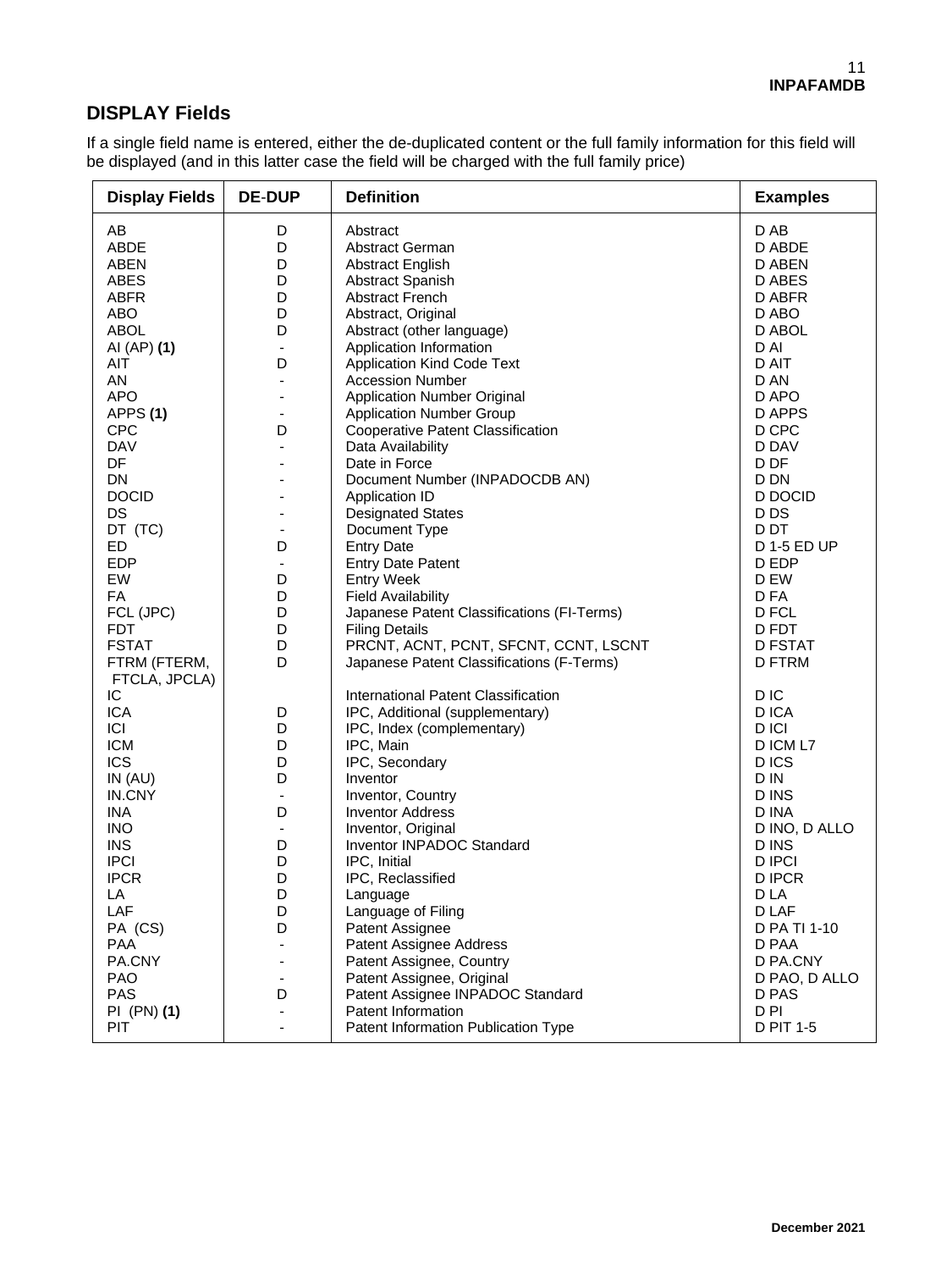## **DISPLAY Fields (cont'd)**

| <b>Display Fields</b> | <b>DE-DUP</b> | <b>Definition</b>                                                        | <b>Examples</b> |
|-----------------------|---------------|--------------------------------------------------------------------------|-----------------|
| <b>PNK</b>            |               | Patent Number/Kind Code                                                  | D PNK           |
| <b>PNO</b>            |               | Patent Number Original                                                   | D PNO           |
| PRAI (PRN) (1)        | D             | Priority Information                                                     | <b>D PRAI</b>   |
| <b>PRAIT</b>          | D             | Priority Kind Text                                                       | <b>D PRAIT</b>  |
| <b>PRNO</b>           |               | Priority Application Number, Original                                    | D ALLO          |
| <b>PTA</b>            |               | Patent Term Adjustment                                                   | <b>D PTA</b>    |
| <b>PUBID</b>          |               | Publication ID                                                           | D PUBID         |
| <b>SFN</b>            |               | Simple Family Number (EPO)                                               | <b>D SFN</b>    |
| <b>STA</b>            |               | Patent Stage                                                             | <b>D STA</b>    |
| <b>STED</b>           |               | <b>Status Established Date</b>                                           | <b>D STED</b>   |
| STI                   |               | Status Indicator                                                         | <b>D STI</b>    |
| ΤI                    | D             | Title                                                                    | D TI            |
| <b>TIDE</b>           | D             | Title (German)                                                           | <b>D TIDE</b>   |
| <b>TIEN</b>           | D             | Title (English)                                                          | <b>D TIEN</b>   |
| <b>TIES</b>           | D             | Title (Spanish)                                                          | <b>D</b> TIES   |
| <b>TIFR</b>           | D             | Title (French)                                                           | <b>D TIFR</b>   |
| <b>TIO</b>            | D             | Title, Original                                                          | D TIO           |
| <b>TIOL</b>           | D             | Title (other language)                                                   | <b>D TIOL</b>   |
| TL                    | D             | <b>Title Language</b>                                                    | D TL            |
| UP                    | D             | <b>Update Date</b>                                                       | D UP            |
| <b>UW</b>             | D             | Update Week (INPADOC Week)                                               | D UW            |
| <b>XPD</b>            |               | <b>Calculated Expiration Date</b>                                        | D XPD           |
| <b>XPY</b>            |               | <b>Calculated Expiration Year</b>                                        | D XPY           |
| <b>HIT</b>            |               | Hit term(s) and field(s)                                                 | D HIT           |
| <b>KWIC</b>           |               | Up to 50 words before and after hit term(s) (KeyWord-In-<br>Context)     | D KWIC          |
| OCC                   |               | Number of occurrences of hit term(s) and field(s) in which<br>they occur | D OCC           |

**(2)** Application, patent, and priority number are available in STN and Derwent format. The format for DISPLAY, PRINT, SELECT, and SORT is set using the SET PATENT command. STN is the default format. Enter SET PAT DERWENT to change to the Derwent format. To reset to the STN format, enter SET PAT STN.

## **Default sorting within the Patent Family Display Formats**

| Format      | Default sorted by                       |
|-------------|-----------------------------------------|
| <b>FAM</b>  | <b>PRN (Priority Number)</b>            |
| <b>DFAM</b> | <b>PRN (Priority Number)</b>            |
| <b>EFAM</b> | <b>PRN (Priority Number)</b>            |
| <b>FFAM</b> | PN (Patent Number) of the highest level |
| LFAM        | PN (Patent Number) of the highest level |
| <b>CFAM</b> | AP (Application Number)                 |
|             |                                         |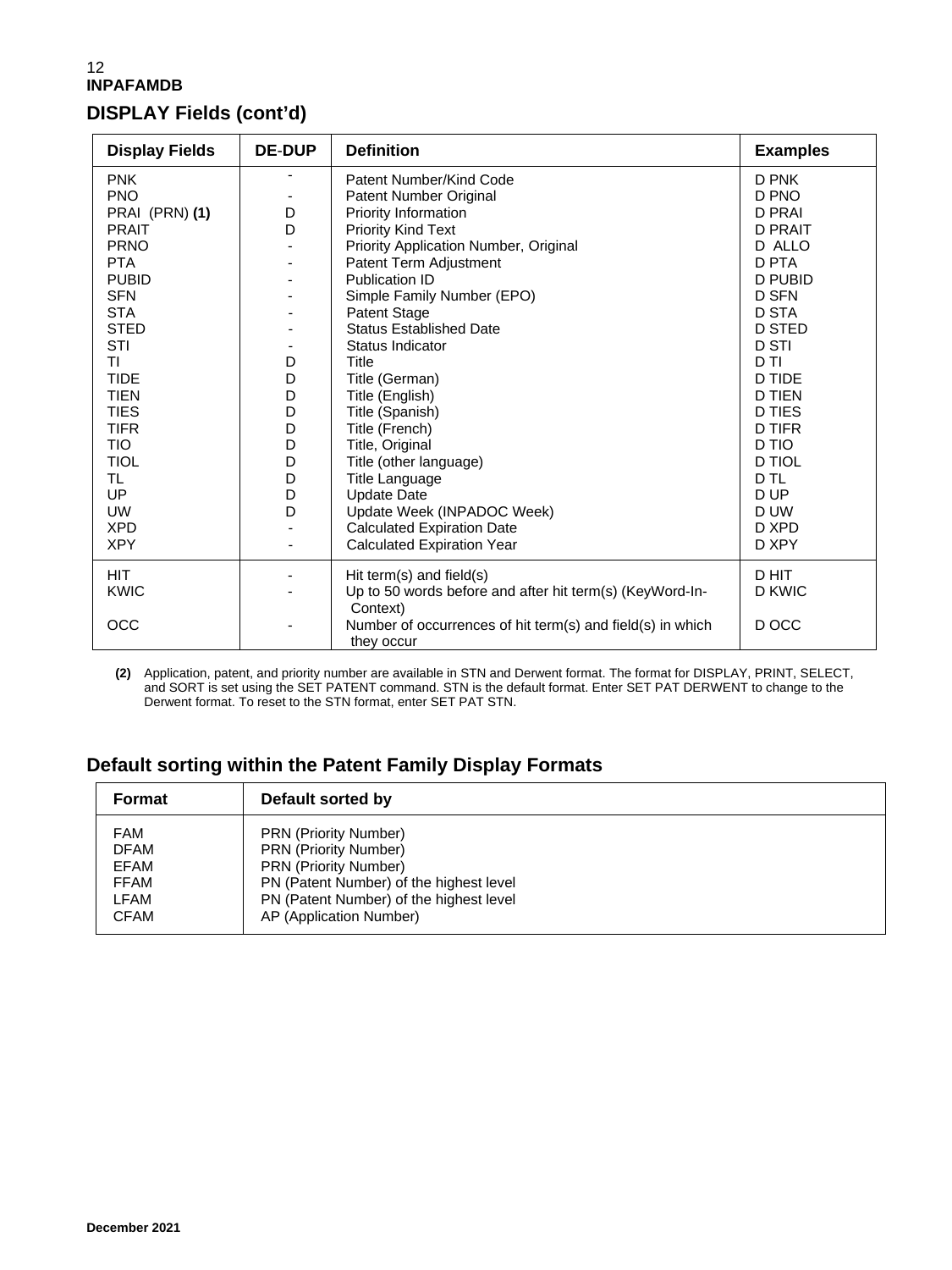## **UPDATE and SDI**

### **UPDATE CODES (for SDI also)**

**Update codes or entry dates associated with records**

| <b>Field Name</b>                                                                                                                                                                                                                                                                                                                                                                               | <b>Search</b><br>Code                                                                                   | <b>Search Examples</b>                                                                                                                                                                                                                                                    | <b>Display Code</b>                                                                                                                                |
|-------------------------------------------------------------------------------------------------------------------------------------------------------------------------------------------------------------------------------------------------------------------------------------------------------------------------------------------------------------------------------------------------|---------------------------------------------------------------------------------------------------------|---------------------------------------------------------------------------------------------------------------------------------------------------------------------------------------------------------------------------------------------------------------------------|----------------------------------------------------------------------------------------------------------------------------------------------------|
| <b>Entry Date</b><br>Entry Date + Legal Status Update<br><b>Entry Date Patent</b><br><b>Entry Date Priority</b><br>Update Date<br>Update Date of the BIB fields<br><b>Update Date Classifications</b><br><b>Update Legal Status</b><br>All updates of a record<br>Entry Date new patent family<br>All changes in a patent family<br>Any change of a bibliographic element in a patent<br>family | /ED<br><b>EDLS</b><br>/EDP<br>/EDPR<br>/UP<br>/UPBB<br>/UPCC<br>/UPLS<br>/UPM<br>/EDF<br>/UPFA<br>/UPFB | S L1 AND ED>DEC 2019<br>S 20200924/EDLS<br>S 20200109/EDP<br>S 20200924/EDPR<br>S 20200102 /UP<br>S L1 AND UPBB> 20200102<br>S L1 AND UPCC> 20200102<br>S 20200102/UPLS<br>S 20200102/UPM<br>S L1 AND EDF>21 MAR 2020<br>S L1 AND 20200102/UPFA<br>S L1 AND 20200102/UPFB | ED<br>not displayed<br>EDP, UPALL<br><b>PRAI</b><br>LS.<br><b>UPALL</b><br>UPALL<br>LS.<br>not displayed<br><b>UPALL</b><br>not displayed<br>UPALL |
| Update Date for combined or split Patent Family (1)<br>Entry of a new database record document) into a<br>patent family (level 1)<br>Entry of a new publication and changes in legal status<br>Any change of a legal status in a patent family<br>Entry of a new publication level into a patent family                                                                                         | /UPFC<br>/UPFD<br>/UPFE<br>/UPFL<br>/UPFP                                                               | SL1 AND UPFC=OCT 2019<br>S L1 AND 20200102UPFD<br>S L1 AND 20200102/UPFE<br>S L1 AND 20200102/UPFL<br>S L1 AND 20200102/UPFP                                                                                                                                              | <b>UPFC</b><br>UPALL<br>not displayed<br><b>UPALL</b><br><b>UPALL</b>                                                                              |

## **Family Display and Print Formats – Weekly SDI**

| Format        | <b>Definition</b>                                            | <b>Examples</b> |
|---------------|--------------------------------------------------------------|-----------------|
| <b>FFAMED</b> | STD for new publications and/or LSUP for each updated family | D FFAMED        |
| <b>IFAMED</b> | Indented FFAMED plus patent family table                     | D IFAMED        |
| FFAMED.PC     | FFAMED for a specific country only                           | D FFAMED.US     |
| <b>FFAMUP</b> | STD + LS for each updated family                             | D FFAMUP        |
| <b>IFAMUP</b> | Indented FFAMUP plus patent family table                     | D IFAMUP        |
| FFAMUP.PC     | FFAMUP for a specific country only                           | D FFAMUP.WO     |
| <b>LFAMUP</b> | AN, PI, LSUP for all updated members of a patent family      | D LFAMUP        |
| LFAMUP.PC     | LFAMUP for a specific country only                           | D LFAMUP.EP     |

## **Family Display and Print Formats – Monthly SDI**

| Format  | <b>Definition</b>                                            | <b>Examples</b> |
|---------|--------------------------------------------------------------|-----------------|
| FFAMED4 | STD for new publications and/or LSUP for each updated family | D FFAMED4       |
| IFAMED4 | Indented FFAMED4 plus patent family table                    | D IFAMED4       |
| FFAMUP4 | STD + LS for each updated family                             | D FFAMUP4       |
| IFAMUP4 | Indented FFAMUP4 plus patent family table                    | D IFAMED4       |
| LFAMUP4 | AN, PI, LSUP for all updated members of a patent family      | D LFAMUP4       |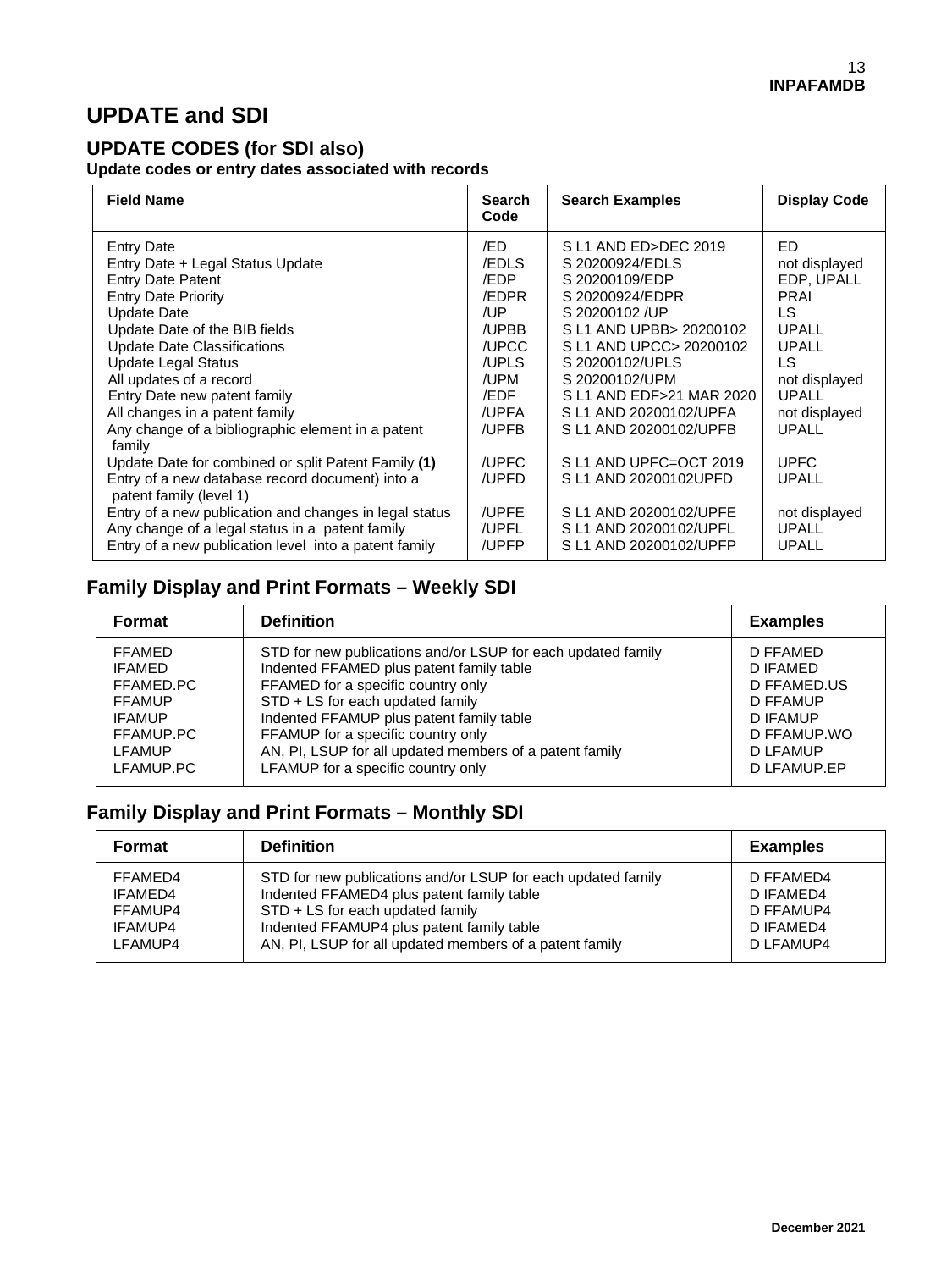# **SELECT, ANALYZE, and SORT Fields**

The SELECT command is used to create E-numbers containing terms taken from the specified field in an answer set.

The ANALYZE command is used to create an L-number containing terms taken from the specified field in an answer set.

The SORT command is used to rearrange the search results in either alphabetic or numeric order of the specified field(s).

| <b>Field Name</b>                         | <b>Field Code</b> | <b>ANALYZE/</b><br>SELECT(1) | <b>SORT</b>  |
|-------------------------------------------|-------------------|------------------------------|--------------|
| Abstract                                  | AB                | Υ                            | N            |
| Abstract (English)                        | <b>ABEN</b>       | Υ                            | N            |
| Abstract (French)                         | <b>ABFR</b>       | Y(2)                         | N            |
| Abstract (German)                         | ABDE              | Y(2)                         | N            |
| Abstract (other language)                 | <b>ABOL</b>       | Y(2)                         | N            |
| Abstract (Spanish)                        | <b>ABES</b>       | Y(2)                         | N            |
| <b>Accession Number</b>                   | AN                | Y                            | Y            |
| <b>Application Country</b>                | AC                | Υ                            | N            |
| <b>Application Date</b>                   | AD                | Υ                            | N            |
| <b>Application Kind Code</b>              | AK                | Υ                            | N            |
| <b>Application Kind Code Text</b>         | AIT               | Y                            | N            |
| <b>Application Number</b>                 | AP (AI)           | Y(3)                         | N            |
| <b>Application Number Count</b>           | <b>ACNT</b>       | Y                            | Y            |
|                                           | <b>APPS</b>       |                              |              |
| <b>Application Number Group</b>           |                   | Y(3,4)<br>Y                  | N            |
| Application Number, Original              | <b>APO</b>        |                              | N            |
| <b>Application Year</b>                   | AY<br><b>XPD</b>  | Υ<br>Y                       | N            |
| <b>Calculated Expiration Date</b>         |                   |                              | N            |
| <b>Calculated Expiration Year</b>         | <b>XPY</b>        | Y                            | N            |
| <b>Cooperative Patent Classification</b>  | <b>CPC</b>        | Y                            | N            |
| <b>Country Number Count</b>               | <b>CCNT</b>       | Y                            | Y            |
| Date in Force                             | DF                | Y                            | N            |
| <b>Designated State</b>                   | DS                | Y                            | N            |
| Document Type                             | DT (TC)           | Υ                            | N            |
| <b>Entry Date</b>                         | ED                | Y                            | N            |
| <b>Entry Date Patent</b>                  | <b>EDP</b>        | Y                            | N            |
| <b>Entry Week</b>                         | <b>EW</b>         | Y                            | N            |
| EPO Simple Family Member Count            | <b>SFCNT</b>      | Υ                            | Y            |
| <b>Filing Details</b>                     | <b>FDT</b>        | Y                            | N            |
| <b>INPADOCDB Document Number</b>          | <b>DN</b>         | Y                            | N            |
| International Patent Classification       | IC                | Y                            | N            |
| International Patent Classification       | <b>IPC</b>        | Y                            | N            |
| Inventor                                  | IN(AU)            | Υ                            | N            |
| Inventor, Country                         | IN.CNY            | Υ                            | N            |
| <b>Inventor Address</b>                   | <b>INA</b>        | Y                            | N            |
| Inventor INPADOC Standard                 | <b>INS</b>        | Υ                            | N            |
| IPC, Additional (supplementary)           | <b>ICA</b>        | Y                            | N            |
| IPC, First                                | <b>IPCF</b>       | Υ                            | N            |
| IPC, Index (complementary)                | ICI               | Y                            | N            |
| IPC, Initial                              | <b>IPCI</b>       | Y(5)                         | N            |
| IPC, Main                                 | <b>ICM</b>        | Υ                            | $\mathsf{N}$ |
| IPC, Reclassified                         | <b>IPCR</b>       | Y(5)                         | N            |
| IPC, Secondary                            | <b>ICS</b>        | Υ                            | N            |
| Japanese Patent Classification (FI-Terms) | <b>FCL</b>        | Υ                            | N            |
| Japanese Patent Classification (F-Terms)  | <b>FTRM</b>       | Υ                            | N            |
| Language                                  | LA                | Υ                            | N            |
| Language of Filing                        | LAF               | Υ                            | N            |
| Legal Status Code                         | <b>LSC</b>        | Υ                            | N            |
| Legal Status Code Category                | LSC <sub>2</sub>  | Y                            | N            |
| Legal Status Code Country                 | <b>LSCC</b>       | Υ                            | N            |
| Legal Status Count                        | <b>LSCNT</b>      | Υ                            | Y            |
| Legal Status Date INPADOC GAZETTE         | <b>LSD</b>        | Υ                            | N            |
| <b>Legal Status Event Class</b>           | <b>LSEC</b>       | Υ                            | N            |
| Legal Status Free Format Text             | <b>LSFT</b>       | Υ                            | N            |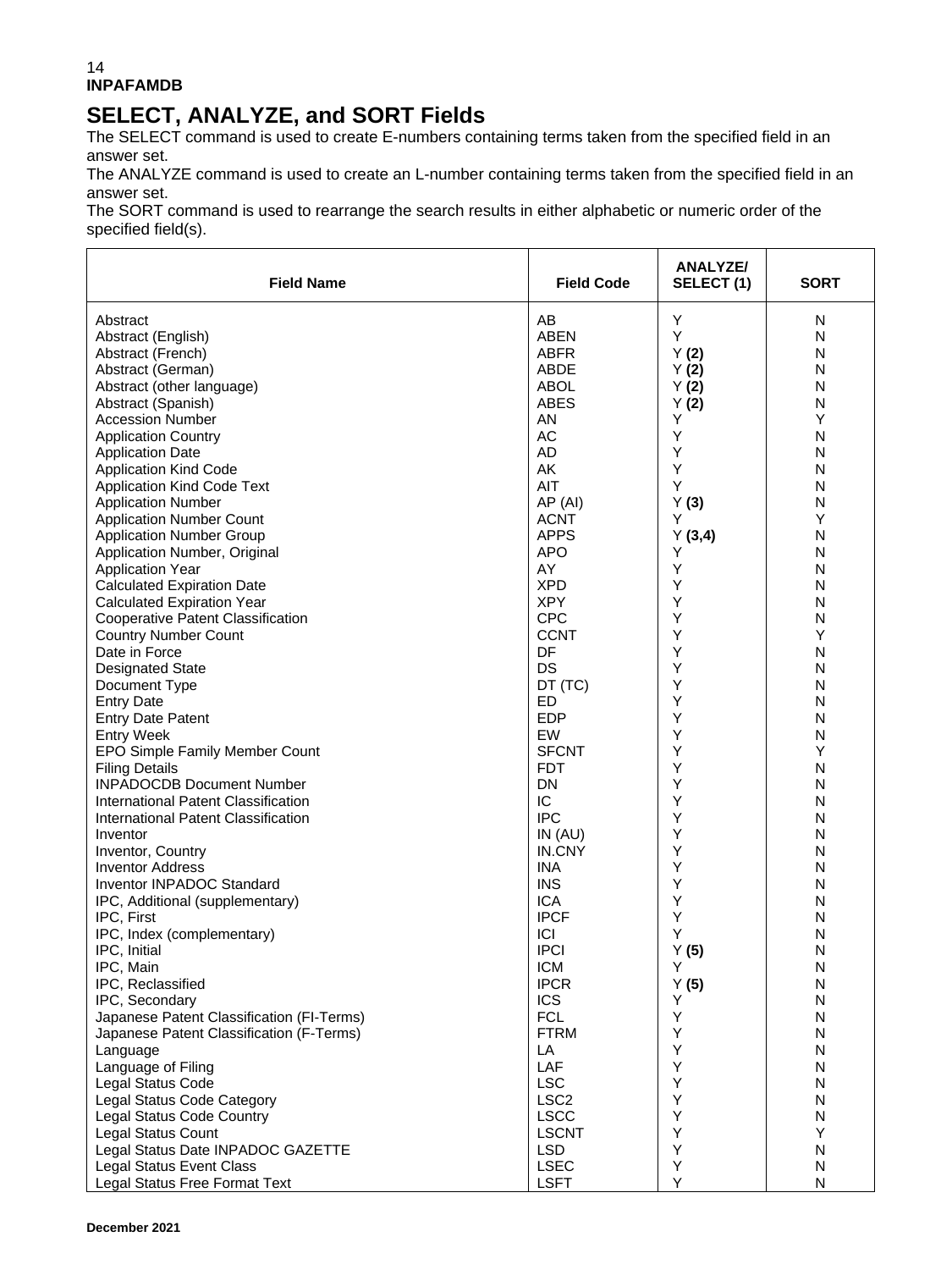# **SELECT, ANALYZE, and SORT Fields (cont'd)**

| <b>Field Name</b>                       | <b>Field Code</b>          | ANALYZE/<br>SELECT(1) | <b>SORT</b> |
|-----------------------------------------|----------------------------|-----------------------|-------------|
| Legal Status IPC                        | <b>LSIC</b>                | Y                     | N           |
| Legal Status Patent Assignee            | <b>LSPA</b>                | Y                     | N           |
| Legal Status Patent Inventor            | <b>LSIN</b>                | Y                     | N           |
| Legal Status Patent Opponent            | <b>LSOP</b>                | Y                     | N           |
| Legal Status, Payment Year              | <b>LSPMY</b>               | Υ                     | N           |
| <b>Legal Status Publication Country</b> | <b>LSPC</b>                | Y                     | N           |
| <b>Legal Status Publication Date</b>    | <b>LSPD</b>                | Υ                     | N           |
| <b>Legal Status Publication Number</b>  | <b>LSPN</b>                | Y                     | N           |
| Legal Status Representative/Agent       | <b>LSAG</b>                | Υ                     | N           |
| Legal Status SPC Number                 | <b>LSSPC</b>               | Y                     | N           |
| Legal Status SPC, Expiry Date           | LSSPC.XD                   | Y                     | N           |
| Legal Status SPC, Extension Date        | LSSPC.EX                   | Y                     | N           |
| Legal Status SPC, Filing Date           | LSSPC.FD                   | Y                     | N           |
| Occurrence Count of Hit Terms           | <b>OCC</b>                 | N                     | Y           |
| Patent Assignee                         | PA (CS)                    | Y                     | N           |
| Patent Assignee Address                 | <b>PAA</b>                 | Υ                     | N           |
| Patent Assignee, Country                | PA.CNY                     | Y                     | N           |
| Patent Assignee INPADOC Standard        | <b>PAS</b>                 | Υ                     | N           |
| <b>Patent Number Group</b>              | <b>PATS</b>                | Y(3,6)                | N           |
| Patent Number/Kind Code                 | <b>PNK</b>                 | Υ                     | N           |
| <b>Patent Country</b>                   | PC                         | Y                     | N           |
| Patent Information Publication Type     | PIT                        | Y                     | N           |
| <b>Patent Kind Code</b>                 | <b>PK</b>                  | Υ                     | N           |
| Patent Number                           | PN (PI)                    | Y(3)                  | N           |
| Patent Number, Original                 | <b>PNO</b>                 | Υ                     | N           |
| <b>Patent Stage</b>                     | <b>STA</b>                 | Y                     | N           |
| Patent Term Adjustment                  | <b>PTA</b>                 | Υ                     | N           |
| <b>Priority Country</b>                 | <b>PRC</b>                 | Y                     | N           |
| <b>Priority Country, First</b>          | <b>PRCF</b>                | Y                     | Υ           |
| <b>Priority Date</b>                    | <b>PRD</b>                 | Y                     | N           |
| Priority Date, First                    | <b>PRDF</b>                | Y                     | Υ           |
| <b>Priority Kind Code</b>               | <b>PRK</b>                 | Y                     | Υ           |
|                                         | <b>PRAIT</b>               | Y                     | N           |
| <b>Priority Kind Text</b>               |                            |                       |             |
| <b>Priority Number</b>                  | PRN (PRAI)<br><b>PRCNT</b> | Y(3)<br>Υ             | N<br>Y      |
| <b>Priority Number Count</b>            |                            | Υ                     | N           |
| Priority Number, Original               | <b>PRNO</b>                | Υ                     | N           |
| <b>Priority Year</b>                    | <b>PRY</b>                 |                       | Υ           |
| Priority Year, First                    | <b>PRYF</b>                | Y(7)                  |             |
| <b>Publication Date</b>                 | <b>PD</b>                  | Υ                     | N           |
| <b>Publication Year</b>                 | PY                         | Υ                     | N           |
| <b>Status Established Date</b>          | <b>STED</b>                | Υ<br>Y                | ${\sf N}$   |
| Status Indicator<br>Title               | STI<br><b>TI</b>           |                       | N           |
|                                         |                            | Y (default)<br>Υ      | N           |
| Title (English)                         | <b>TIEN</b>                | Y                     | N           |
| Title (French)                          | <b>TIFR</b>                |                       | N           |
| Title (German)                          | <b>TIDE</b>                | Υ                     | N           |
| Title (Spanish)                         | <b>TIES</b>                | Υ                     | N           |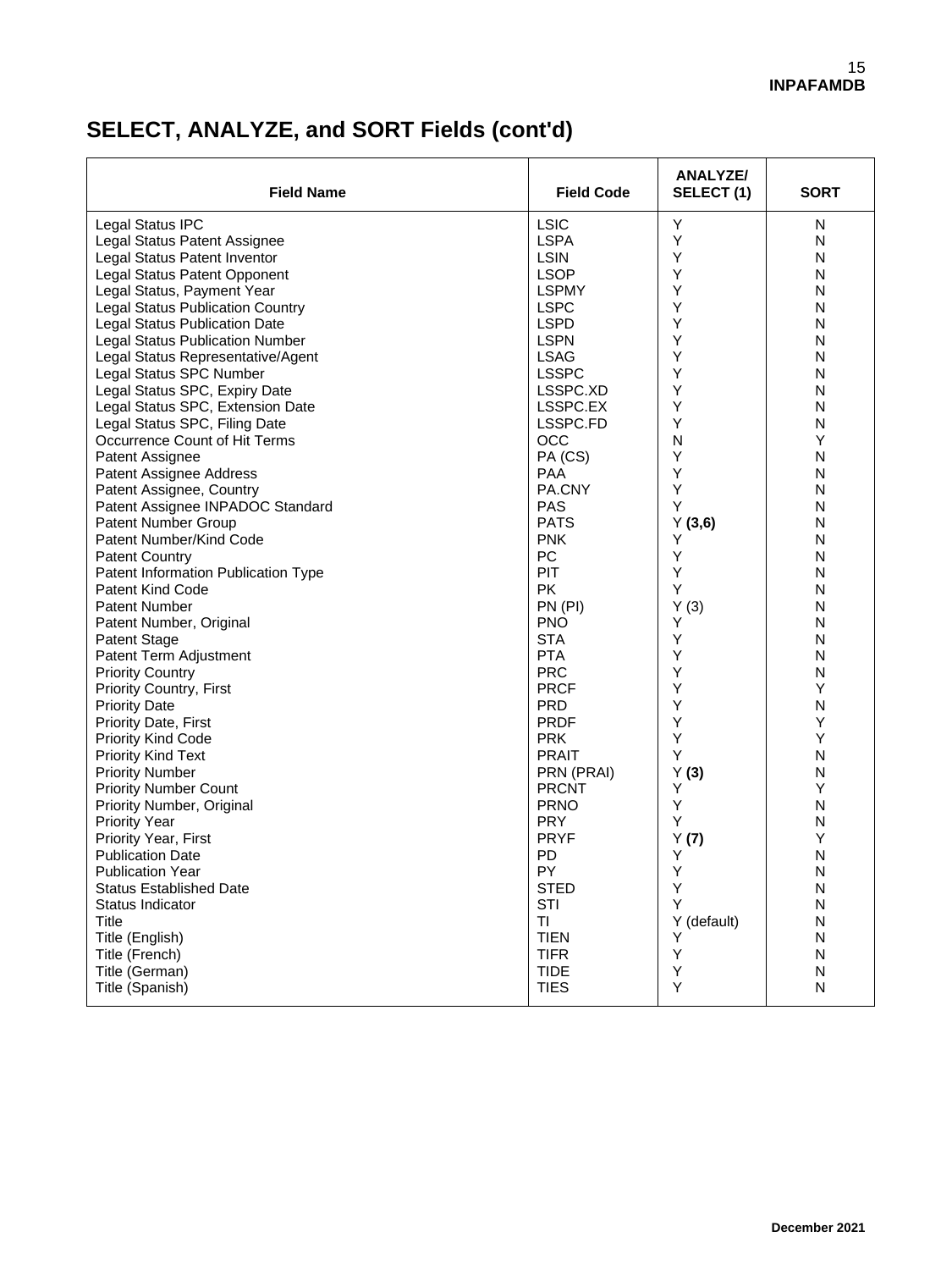## **SELECT, ANALYZE, and SORT Fields (cont'd)**

| <b>Field Name</b>      | <b>Field Code</b> | ANALYZE/<br>SELECT(1) | <b>SORT</b> |
|------------------------|-------------------|-----------------------|-------------|
| Title (other language) | <b>TIOL</b>       |                       | N           |
| Title Language         | TL                |                       | N           |
| <b>Update Date</b>     | UP                |                       | N           |
| <b>Update Week</b>     | <b>UW</b>         |                       | N           |

**(1)** HIT may be used to restrict terms extracted to terms that match the search expression used to create the answer set, e.g., SEL HIT TI.

**(2)** Appends /AB to the terms created by SELECT.

**(3)** SELECTed and SORTed application, priority and patent numbers are in the format set by the Messenger SET PATENT command, either DERWENT or STN.

- **(4)** Selects or analyzes AP, PRN, and appends /APPS to the terms created by SELECT.
- **(5)** Appends /IPC to the terms created by SELECT.

**(6)** Selects or analyzes /PN, /RPN with /PATS appended to the terms created by SELECT.

**(7)** SELECT or ANALYZE HIT are not valid with this field.

## **Sample Records**

#### **DISPLAY BRIEF (default)**

- AN 65149450 INPAFAMDB EWF 201947 UWF 202052 EDF 20191121 UPFB 20201224
- TI POSITION SENSING DEVICE<br>INS MUNDER GUNNAR, DE; TEICI
- INS MUNDER GUNNAR, DE; TEICHMANN PETER, DE
- MELEXIS TECHNOLOGIES NV, BE
- IPCI G01B0007-00; G01D0001-16; G01D0005-20
- CPC G01B0007-003; G01D0001-16; G01D0005-204; G01D0005-2013; G01D0005-2053
- The present invention relates to a device for position sensing comprising sensing means arranged for producing at least two sensor signals (INO, IN1, IN2), and a signal construction unit (40) arranged for obtaining from said at least two sensor signals at least two time-synchronous signals, said signal construction unit comprising- selection means (21) for selecting in a serial way one of the at least two time-synchronous signals,- sampling means (15) for sampling the selected time-synchronous signal at given sampling instants,- storage means (34) for storing sampled data representing the selected time-synchronous signal and timing information indicating which of the given sampling instants were used to obtain the sampled data,- processing means (33) for determining at one of the given sampling instants a value for at least one of said time-synchronous signals that was not sampled at the one given sampling instant by performing an interpolation using data values of the at least one time synchronous signal stored in the storage means and obtained at another point in time than the one given sampling instant. (EP3569986 A1).

PATENT FAMILY INFORMATION INPAFAMDB

| +-------- Publications --------+ +-------- Applications ---------+ +- STI -+ |             |                                                |  |              |  |
|------------------------------------------------------------------------------|-------------|------------------------------------------------|--|--------------|--|
| CN 110487304                                                                 |             | A 20191122 CN 2019-10211238 A 20190320         |  | A            |  |
| CN 110487304                                                                 | B 20200414  |                                                |  |              |  |
| EP 3569986                                                                   |             | A1 20191120 EP 2018-172083 A 20180514          |  | $\mathbf{I}$ |  |
| EP 3569986                                                                   | B1 20200408 |                                                |  |              |  |
| US 20190346249                                                               |             | A1 20191114 US 2019-16411351        A 20190514 |  | A            |  |
| US 10866079                                                                  | B2 20201215 |                                                |  |              |  |
|                                                                              |             |                                                |  |              |  |
| +--------- Priorities ----------+                                            |             |                                                |  |              |  |
| EP 2018-172083 A 20180514                                                    |             |                                                |  |              |  |
|                                                                              |             |                                                |  |              |  |
| FSTAT 1 priority, 3 applications, 6 publications (1 EPO simple family)       |             |                                                |  |              |  |

3 countries, 52 legal status events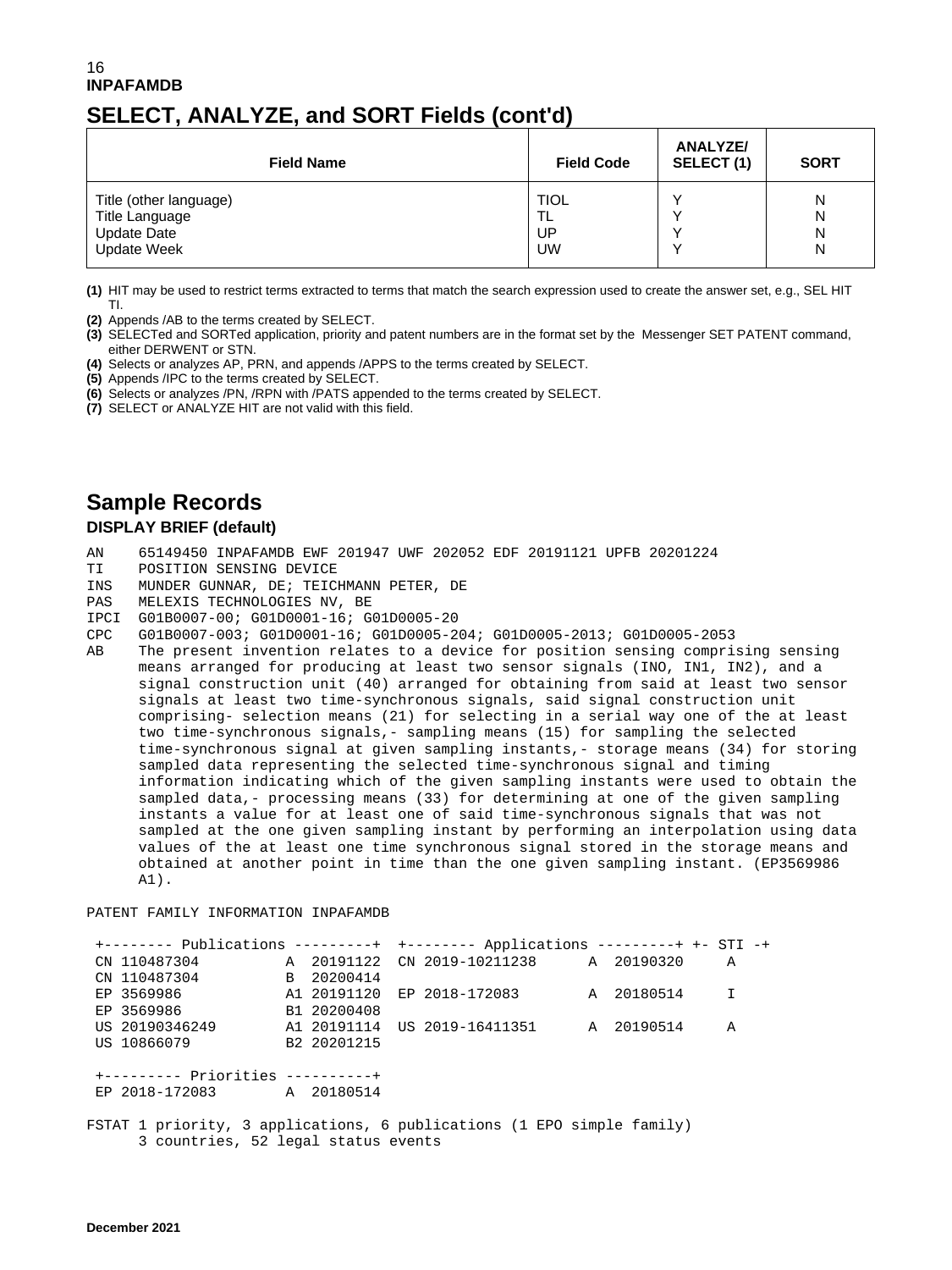#### **DISPLAY FAM**

PATENT FAMILY INFORMATION AN 65149450 INPAFAMDB

|  | +------------PRAI-------------+ |              |            | +-------------AT-------------+   |              |             |
|--|---------------------------------|--------------|------------|----------------------------------|--------------|-------------|
|  | EP 2018-172083                  |              | A 20180514 | CN 2019-10211238                 |              | A 20190320  |
|  |                                 |              |            | EP 2018-172083                   | A            | 20180514    |
|  |                                 |              |            | US 2019-16411351                 |              | A 20190514  |
|  |                                 |              |            |                                  |              |             |
|  | +-------------AT-------------+  |              |            | +--------------PI--------------+ |              |             |
|  | CN 2019-10211238 A 20190320     |              |            | CN 110487304                     |              | A 20191122  |
|  |                                 |              |            | CN 110487304                     | <sub>R</sub> | 20200414    |
|  | EP 2018-172083                  | $\mathbb{A}$ | 20180514   | EP 3569986                       |              | A1 20191120 |
|  |                                 |              |            | EP 3569986                       |              | B1 20200408 |
|  | US 2019-16411351                | A            | 20190514   | US 20190346249                   |              | A1 20191114 |
|  |                                 |              |            |                                  |              |             |

1 priority, 3 applications, 5 publications (1 EPO simple family) 3 countries, 27 legal status events

#### **DISPLAY CFAM**

AN 65149450 INPAFAMDB

PATENT FAMILY INFORMATION

|                |  | +-- Status --+                                                                                                               |          |                       |
|----------------|--|------------------------------------------------------------------------------------------------------------------------------|----------|-----------------------|
| CN 110487304   |  | ALIVE                                                                                                                        | 20201121 |                       |
| CN 110487304   |  | ALIVE                                                                                                                        | 20201121 |                       |
| EP 3569986     |  | INDETERMINATE                                                                                                                | 20201107 |                       |
| EP 3569986     |  | INDETERMINATE                                                                                                                | 20201106 |                       |
| US 20190346249 |  | ALIVE                                                                                                                        | 20201121 |                       |
| US 10866079    |  | ALIVE                                                                                                                        | 20201224 |                       |
|                |  | $+$ -------- Publications ---------+<br>A 20191122<br>B 20200414<br>A1 20191120<br>B1 20200408<br>A1 20191114<br>B2 20201215 |          | $+-$ Status Date $--$ |

FSTAT 1 priority, 3 applications, 6 publications (1 EPO simple family) 3 countries, 52 legal status events

#### **DISPLAY LFAM**

----------- MEMBER 1 ----------- AN 65149450 INPAFAMDB ED 20191205 EW 201949 UP 20200528 UW 202052 DN 98159413<br>PI CN 110487 CN 110487304 A 20191122 STI ALIVE AN 65149450 INPAFAMDB ED 20200423 EW 202017 UP 20200528 UW 202052 DN 98159413<br>PI CN 110487 CN 110487304 B 20200414 STI ALIVE LEGAL STATUS 20191122 CNPB01 PUBLICATION PUB New or Withdrawn Publication Q DOCUMENT PUBLICATION .......................................20191212 ENTRY INTO FORCE OF REQUEST FOR SUBSTANTIVE EXAMINATION EXA Examination, Search Report D SEARCH AND EXAMINATION .......................................20200326 20200414 CNGR01 MIS Miscellaneous or Ambiguous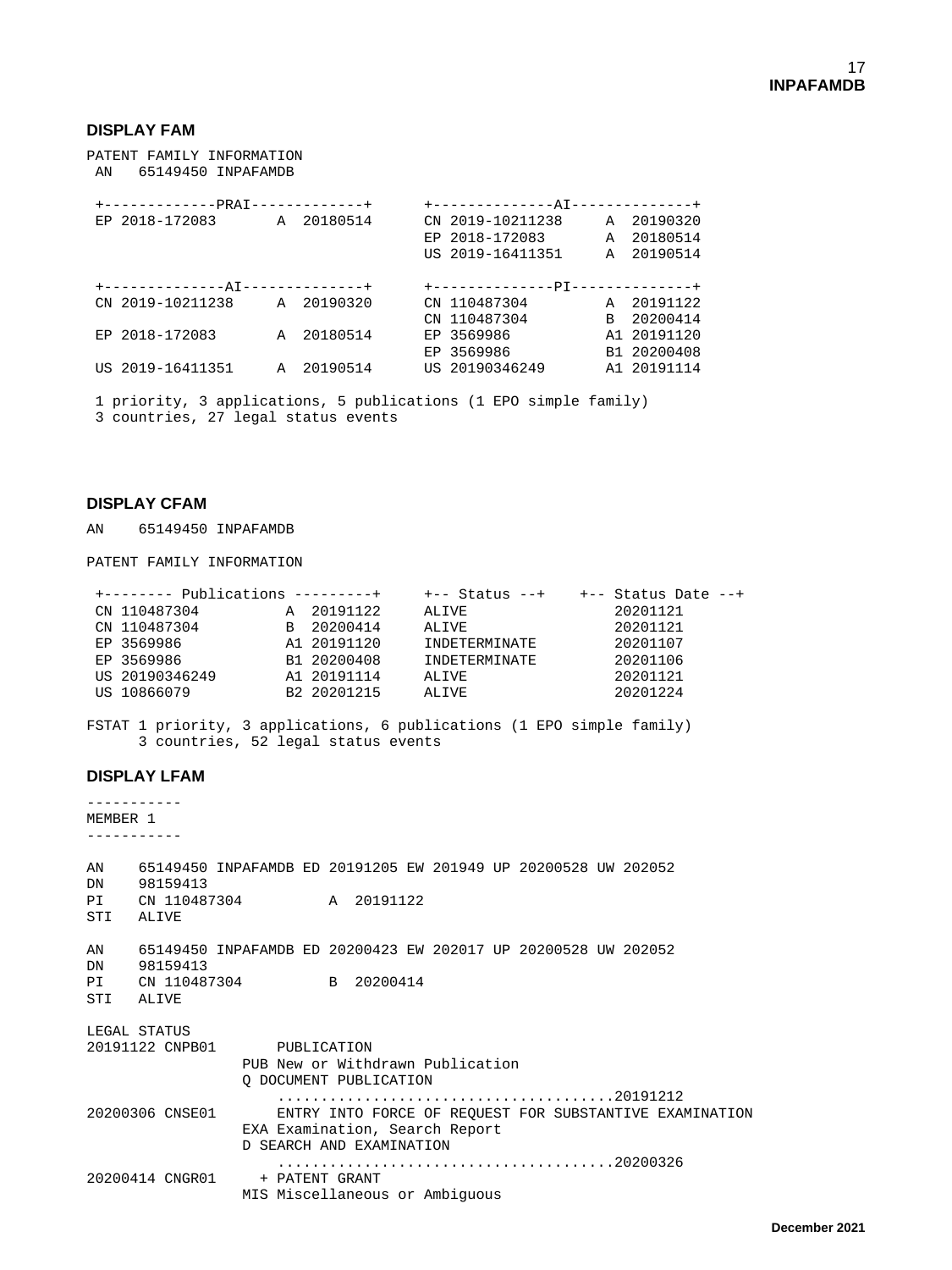F IP RIGHT GRANT .......................................20200507 ----------- MEMBER 2 ----------- AN 65149450 INPAFAMDB ED 20191121 EW 201947 UP 20200528 UW 202052 DN 97947441<br>PI EP 3569986 A1 20191120 STI INDETERMINATE AN 65149450 INPAFAMDB ED 20200409 EW 202015 UP 20200528 UW 202052 DN 97947441<br>PI EP 3569986 B1 20200408 STI INDETERMINATE LEGAL STATUS<br>20191120 EPAX + REOUEST FOR EXTENSION OF THE EUROPEAN PATENT BA ME MIS Miscellaneous or Ambiguous W OTHER .......................................20191128 20191120 EPAK + DESIGNATED CONTRACTING STATES explored the EP and the California and the California and the California and the California and the California AL AT BE BG CH CY CZ DE DK EE ES FI FR GB GR HR HU IE IS IT LI LT LU LV MC MK MT NL NO PL PT RO RS SE SI SK SM TR MIS Miscellaneous or Ambiguous W OTHER .......................................20191128 + REQUEST FOR EXAMINATION FILED 20181030 EXA Examination, Search Report D SEARCH AND EXAMINATION .......................................20191128 20200109 EPGRAP + DESPATCH OF COMMUNICATION OF INTENTION TO GRANT A PATENT ORIGINAL CODE: EPIDOSNIGR1 EXA Examination, Search Report D SEARCH AND EXAMINATION .......................................20201022 INFORMATION PROVIDED ON IPC CODE ASSIGNED BEFORE GRANT G01D0001/16 CLA Change, Removal or Addition of Classifications Y CORRECTION AND DELETION OF EVENT INFORMATION .......................................20200123 INFORMATION PROVIDED ON IPC CODE ASSIGNED BEFORE GRANT G01D0005/20 CLA Change, Removal or Addition of Classifications Y CORRECTION AND DELETION OF EVENT INFORMATION .......................................20200123 + INTENTION TO GRANT ANNOUNCED 20200110 EXA Examination, Search Report D SEARCH AND EXAMINATION .......................................20200213 + GRANT FEE PAID ORIGINAL CODE: EPIDOSNIGR3 FEE Fee Payment U PAYMENT .......................................20201022 + (EXPECTED) GRANT ORIGINAL CODE: 0009210 MIS Miscellaneous or Ambiguous F IP RIGHT GRANT .......................................20201022 20200408 EPAK + DESIGNATED CONTRACTING STATES

en de la provincia de la provincia de la provincia de la provincia de la provincia de la provincia de la provi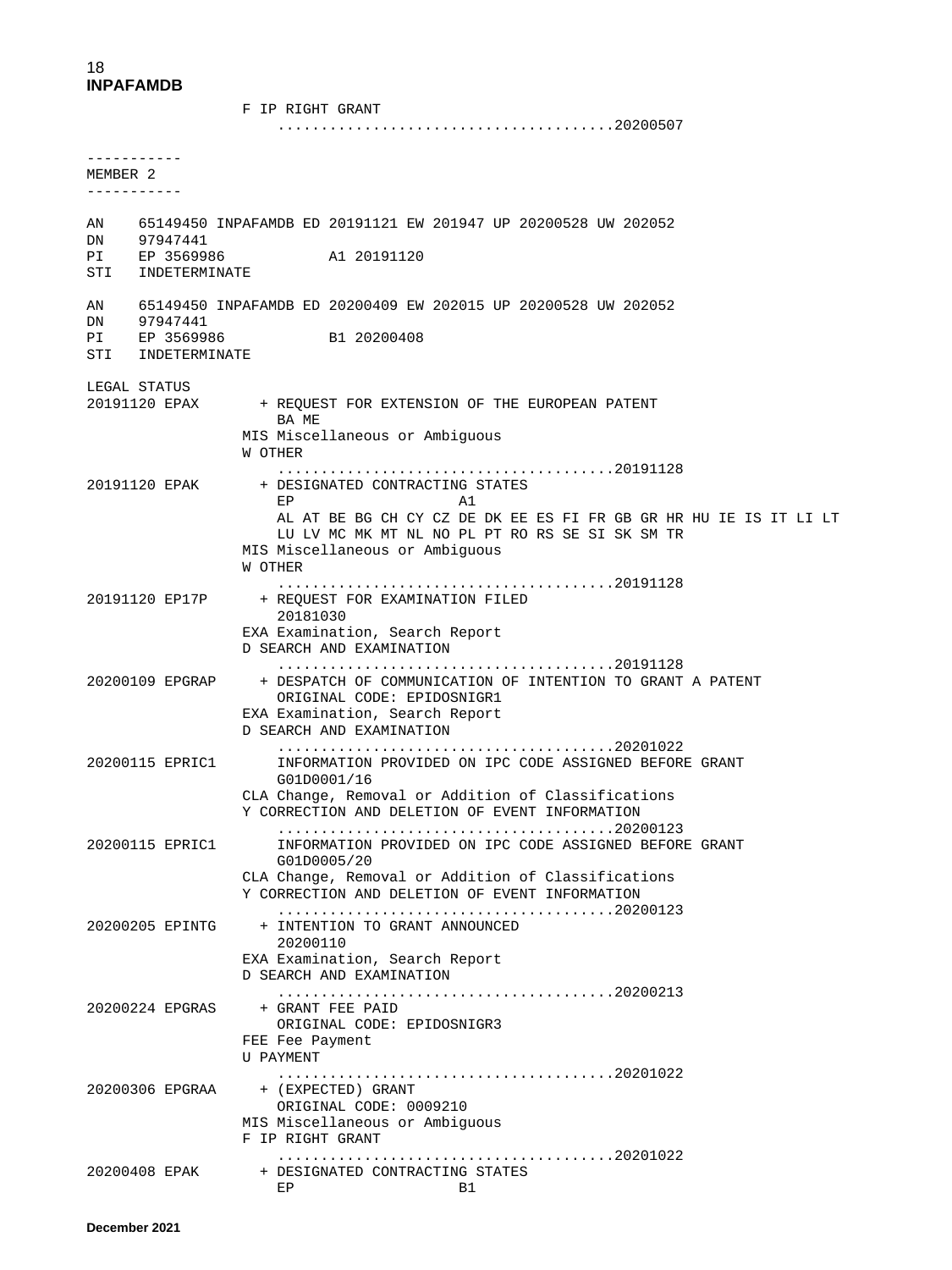|                 |                          | AL AT BE BG CH CY CZ DE DK EE ES FI FR GB GR HR HU IE IS IT LI LT<br>LU LV MC MK MT NL NO PL PT RO RS SE SI SK SM TR<br>MIS Miscellaneous or Ambiquous<br>W OTHER                                                                                                                                            |
|-----------------|--------------------------|--------------------------------------------------------------------------------------------------------------------------------------------------------------------------------------------------------------------------------------------------------------------------------------------------------------|
| 20200415 EPREG  | ATREF                    | REFERENCE TO A NATIONAL CODE<br>+ AT: REFERENCE TO AT NUMBER (EP PATENT ENTERS AUSTRIAN NATIONAL<br>PHASE)<br>AT 1254997<br>т<br>AT: 20200415<br>ENP Entry into National Phase<br>W OTHER                                                                                                                    |
| 20200415 EPREG  | CHEP                     | REFERENCE TO A NATIONAL CODE<br>+ CH: EUROPEAN PATENT TAKES EFFECT AS A NATIONAL PATENT IN CH/LI<br>CH.                                                                                                                                                                                                      |
|                 |                          | ENP Entry into National Phase<br>W OTHER                                                                                                                                                                                                                                                                     |
| 20200430 EPREG  | DER096                   | .<br>REFERENCE TO A NATIONAL CODE<br>+ DE: DPMA PUBLICATION OF MENTIONED EP PATENT GRANT<br>DE 602018003535<br>DE                                                                                                                                                                                            |
|                 |                          | PUB New or Withdrawn Publication<br>F IP RIGHT GRANT                                                                                                                                                                                                                                                         |
| 20200513 EPREG  | IEFG4D                   | REFERENCE TO A NATIONAL CODE<br>+ IE: EUROPEAN PATENTS GRANTED DESIGNATING IRELAND<br>IE                                                                                                                                                                                                                     |
|                 |                          | ENP Entry into National Phase<br>W OTHER                                                                                                                                                                                                                                                                     |
| 20200731 EPPGFP |                          | + ANNUAL FEE PAID TO NATIONAL OFFICE [ANNOUNCED VIA POSTGRANT<br>INFORMATION FROM NATIONAL OFFICE TO EPO]<br>FR: 20200528<br>PAYMENT YEAR: 3<br>FEE Fee Payment<br>U PAYMENT                                                                                                                                 |
| 20200916 EPREG  |                          | REFERENCE TO A NATIONAL CODE<br>NLMP - NL: PATENT INVALID IN THE NETHERLANDS AS NO TRANSLATION HAS BEEN<br>FILED<br>NL: 20200408<br>WTH Withdrawal, Refusal, etc.<br>H IP RIGHT CESSATION                                                                                                                    |
|                 | 20200925 EPREG<br>LTMG4D | REFERENCE TO A NATIONAL CODE<br>- LT: INVALIDATED EUROPEAN PATENT<br>LT.<br>WTH Withdrawal, Refusal, etc.                                                                                                                                                                                                    |
|                 |                          | H IP RIGHT CESSATION                                                                                                                                                                                                                                                                                         |
| 20201030 EPPGFP |                          | + ANNUAL FEE PAID TO NATIONAL OFFICE [ANNOUNCED VIA POSTGRANT<br>INFORMATION FROM NATIONAL OFFICE TO EPO]<br>DE: 20200609<br>PAYMENT YEAR: 3<br>FEE Fee Payment<br>U PAYMENT                                                                                                                                 |
| 20201030 EPPG25 |                          | - LAPSED IN A CONTRACTING STATE [ANNOUNCED VIA POSTGRANT INFORMATION<br>FROM NATIONAL OFFICE TO EPO]<br>LAPSE BECAUSE OF FAILURE TO SUBMIT A TRANSLATION OF THE DESCRIPTION<br>OR TO PAY THE FEE WITHIN THE PRESCRIBED TIME-LIMIT<br>NL: 20200408<br>LAP Lapse (Non-Payment of Fees)<br>H IP RIGHT CESSATION |
|                 |                          |                                                                                                                                                                                                                                                                                                              |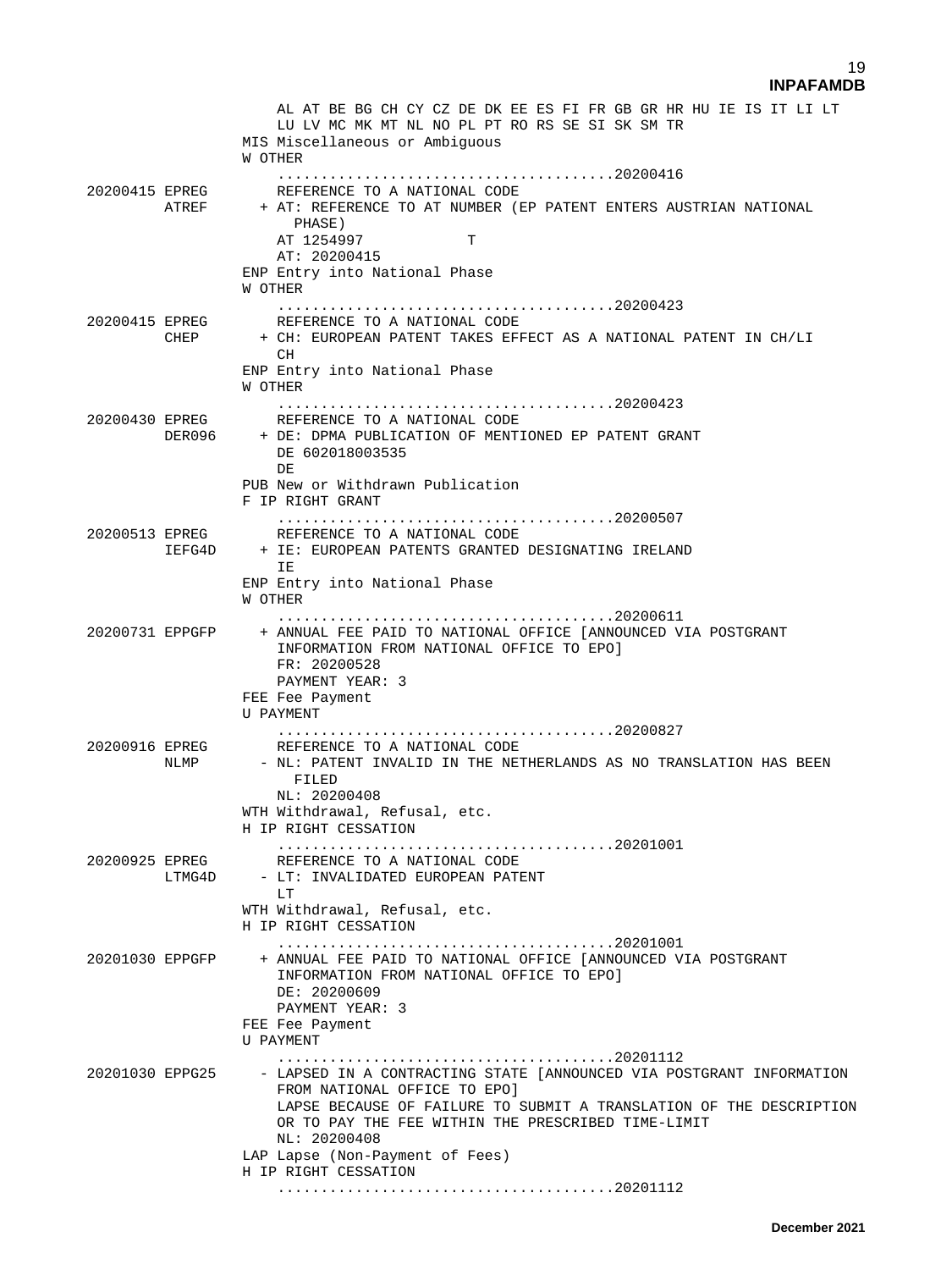|                 | 20201030 EPPG25          | - LAPSED IN A CONTRACTING STATE [ANNOUNCED VIA POSTGRANT INFORMATION<br>FROM NATIONAL OFFICE TO EPO]<br>LAPSE BECAUSE OF FAILURE TO SUBMIT A TRANSLATION OF THE DESCRIPTION<br>OR TO PAY THE FEE WITHIN THE PRESCRIBED TIME-LIMIT<br>FI: 20200408<br>LAP Lapse (Non-Payment of Fees)<br>H IP RIGHT CESSATION |
|-----------------|--------------------------|--------------------------------------------------------------------------------------------------------------------------------------------------------------------------------------------------------------------------------------------------------------------------------------------------------------|
|                 | 20201030 EPPG25          | - LAPSED IN A CONTRACTING STATE [ANNOUNCED VIA POSTGRANT INFORMATION<br>FROM NATIONAL OFFICE TO EPO]<br>LAPSE BECAUSE OF FAILURE TO SUBMIT A TRANSLATION OF THE DESCRIPTION<br>OR TO PAY THE FEE WITHIN THE PRESCRIBED TIME-LIMIT<br>LT: 20200408<br>LAP Lapse (Non-Payment of Fees)<br>H IP RIGHT CESSATION |
|                 | 20201030 EPPG25          | - LAPSED IN A CONTRACTING STATE [ANNOUNCED VIA POSTGRANT INFORMATION<br>FROM NATIONAL OFFICE TO EPO]<br>LAPSE BECAUSE OF FAILURE TO SUBMIT A TRANSLATION OF THE DESCRIPTION<br>OR TO PAY THE FEE WITHIN THE PRESCRIBED TIME-LIMIT<br>IS: 20200808<br>LAP Lapse (Non-Payment of Fees)<br>H IP RIGHT CESSATION |
|                 | 20201030 EPPG25          | - LAPSED IN A CONTRACTING STATE [ANNOUNCED VIA POSTGRANT INFORMATION<br>FROM NATIONAL OFFICE TO EPO]<br>LAPSE BECAUSE OF FAILURE TO SUBMIT A TRANSLATION OF THE DESCRIPTION<br>OR TO PAY THE FEE WITHIN THE PRESCRIBED TIME-LIMIT<br>GR: 20200709<br>LAP Lapse (Non-Payment of Fees)<br>H IP RIGHT CESSATION |
|                 | 20201115 EPREG<br>ATMK05 | REFERENCE TO A NATIONAL CODE<br>- AT: DELETION ACC. TO PAR. 5 (WITHDRAWAL OF THE TRANSLATION OF THE<br>EP PATENT)<br>AT 1254997<br>т<br>AT: 20200408<br>WTH Withdrawal, Refusal, etc.<br>H IP RIGHT CESSATION                                                                                                |
|                 | 20201130 EPPG25          | - LAPSED IN A CONTRACTING STATE [ANNOUNCED VIA POSTGRANT INFORMATION<br>FROM NATIONAL OFFICE TO EPO]<br>LAPSE BECAUSE OF FAILURE TO SUBMIT A TRANSLATION OF THE DESCRIPTION<br>OR TO PAY THE FEE WITHIN THE PRESCRIBED TIME-LIMIT<br>RS: 20200408<br>LAP Lapse (Non-Payment of Fees)<br>H IP RIGHT CESSATION |
| MEMBER 3        |                          |                                                                                                                                                                                                                                                                                                              |
|                 |                          | AN 65149450 INPAFAMDB ED 20191121 EW 201947 UP 20200528 UW 202052                                                                                                                                                                                                                                            |
| STI             | DN 98031197<br>ALIVE     | PI US 20190346249 A1 20191114                                                                                                                                                                                                                                                                                |
| AN<br>DN<br>STI | 98031197<br>ALIVE        | 65149450 INPAFAMDB ED 20201224 EW 202052 UP 20201224 UW 202052<br>PI US 10866079 B2 20201215                                                                                                                                                                                                                 |
|                 | LEGAL STATUS             | 20190514 USFEPP FEE PAYMENT PROCEDURE<br>ENTITY STATUS SET TO UNDISCOUNTED (ORIGINAL EVENT CODE: BIG.);<br>ENTITY STATUS OF PATENT OWNER: LARGE ENTITY                                                                                                                                                       |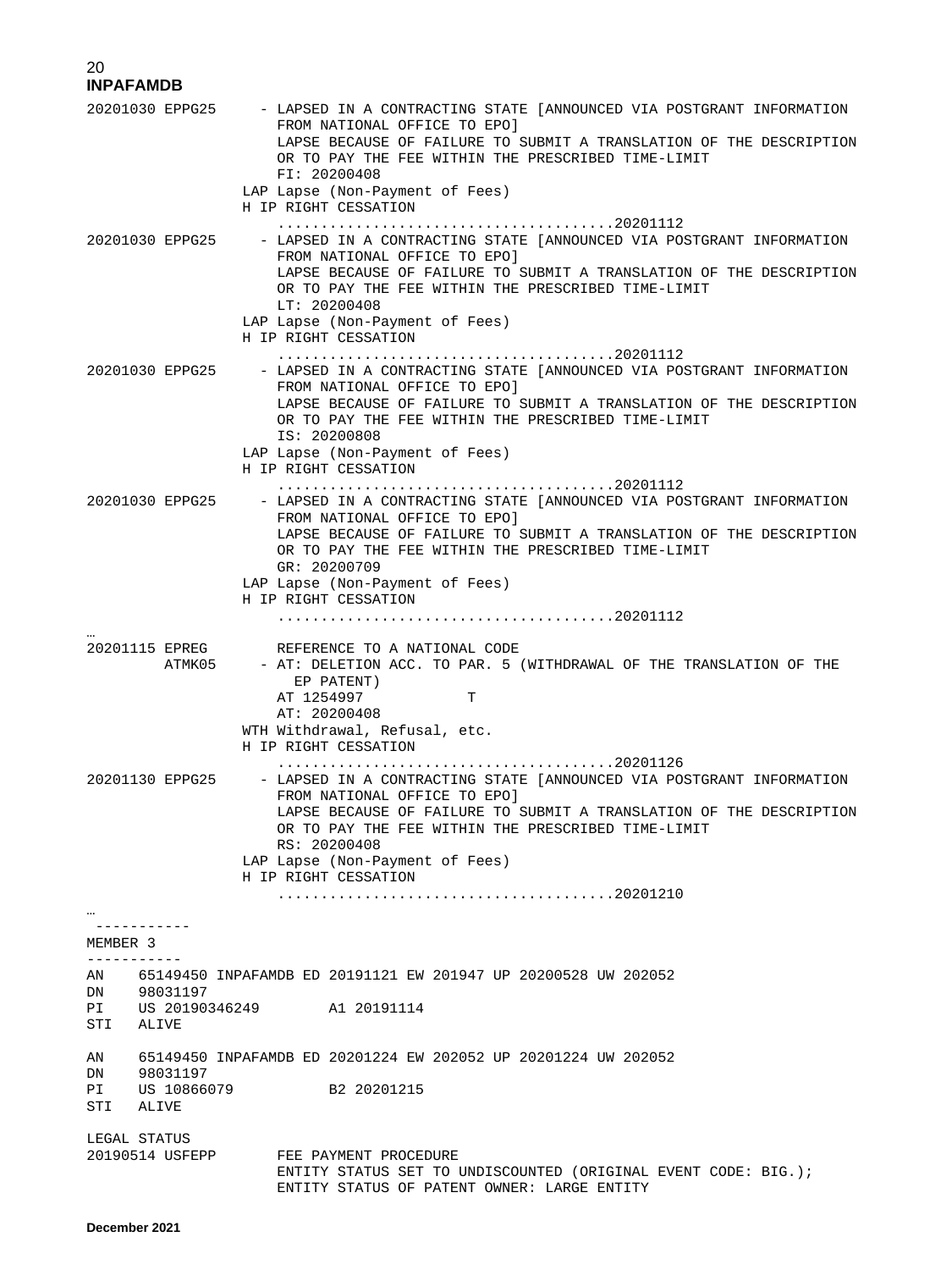|                        | FEE Fee Payment<br>U PAYMENT                                                                                                                                                                                                                                             |
|------------------------|--------------------------------------------------------------------------------------------------------------------------------------------------------------------------------------------------------------------------------------------------------------------------|
| 20190514 USAS          | ASSIGNMENT<br>MELEXIS TECHNOLOGIES NV, BELGIUM<br>ASSIGNMENT OF ASSIGNORS INTEREST; ASSIGNORS: MUNDER,<br>GUNNAR;TEICHMANN, PETER;SIGNING DATES FROM 20190222 TO<br>20190304; REEL/FRAME: 049170/0031<br>CHG Change of Owner, Inventor, Applicant<br>R PARTY DATA CHANGE |
| 20190701 USSTPP        | INFORMATION ON STATUS: PATENT APPLICATION AND GRANTING PROCEDURE IN<br>GENERAL<br>DOCKETED NEW CASE - READY FOR EXAMINATION<br>EXA Examination, Search Report<br>W OTHER                                                                                                 |
| 20200720 USSTPP        | INFORMATION ON STATUS: PATENT APPLICATION AND GRANTING PROCEDURE IN<br>GENERAL<br>RESPONSE TO EX PARTE OUAYLE ACTION ENTERED AND FORWARDED TO<br>EXAMINER<br>EXA Examination, Search Report<br>W OTHER                                                                   |
| 20200910 USSTPP        | INFORMATION ON STATUS: PATENT APPLICATION AND GRANTING PROCEDURE IN<br><b>GENERAL</b><br>NOTICE OF ALLOWANCE MAILED -- APPLICATION RECEIVED IN OFFICE OF<br>PUBLICATIONS<br>EXA Examination, Search Report<br>W OTHER                                                    |
| 20201112 USSTPP        | INFORMATION ON STATUS: PATENT APPLICATION AND GRANTING PROCEDURE IN<br><b>GENERAL</b><br>PUBLICATIONS -- ISSUE FEE PAYMENT VERIFIED<br>EXA Examination, Search Report<br>W OTHER                                                                                         |
|                        | FSTAT 1 priority, 3 applications, 6 publications (1 EPO simple family)<br>3 countries, 52 legal status events                                                                                                                                                            |
| <b>DISPLAY MFAM.EP</b> |                                                                                                                                                                                                                                                                          |

AN 65149450 INPAFAMDB ED 20191121 EW 201947 UP 20200528 UW 2020252 97947441 TIDE POSITIONSERFASSUNGSVORRICHTUNG.<br>TL German German TIEN POSITION SENSING DEVICE.<br>TL English English TIFR DISPOSITIF DE DETECTION DE POSITION.<br>TL French TL French<br>IN MUNDER MUNDER, Gunnar; TEICHMANN, Peter INS MUNDER GUNNAR, DE; TEICHMANN PETER, DE PA Melexis Technologies NV<br>PAS MELEXIS TECHNOLOGIES NV PAS MELEXIS TECHNOLOGIES NV, BE<br>DT Patent DT Patent<br>PI EP 3569986 PI EP 3569986 A1 20191120 English<br>DS R: ALAT BE BG CH CY CZ DE DK EE ES FI DS R: AL AT BE BG CH CY CZ DE DK EE ES FI FR GB GR HR HU IE IS IT LI LT LU LV MC MK MT NL NO PL PT RO RS SE SI SK SM TR XS: BA ME<br>PIT EPA1 APPLIQ PIT EPA1 APPLICATION PUBLISHED WITH SEARCH REPORT<br>DAV 20191120 examined-printed-without-grant DAV 20191120 examined-printed-without-grant<br>STA PRE-GRANT PUBLICATION STA PRE-GRANT PUBLICATION<br>XPD 20380514 20380514 STI INDETERMINATE AI EP 2018-172083 A 20180514 EPA Patent application PRAI EP 2018-172083 A 20180514 EPA Patent application (Y,20191121)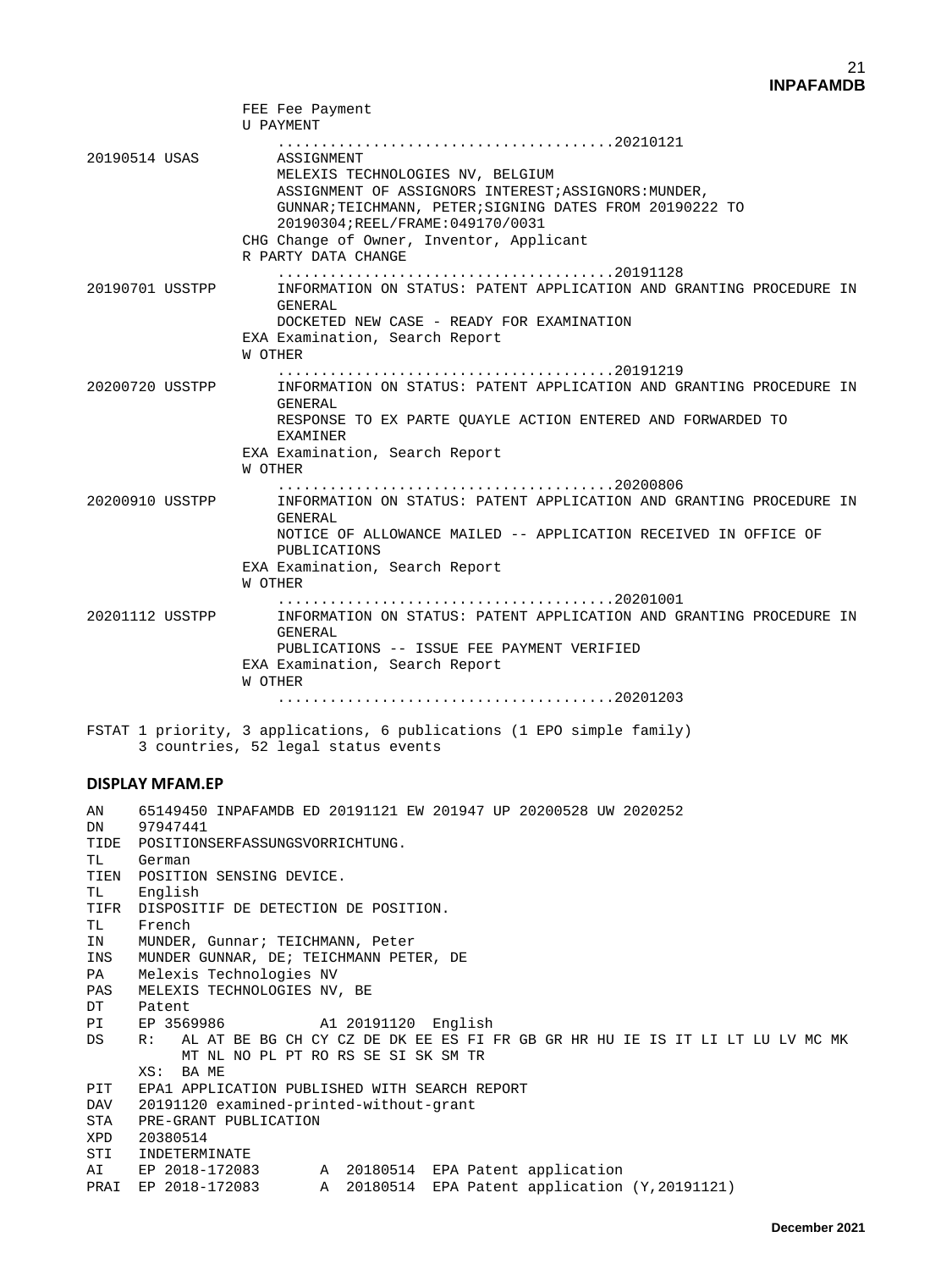| IPCI       | G01D0005-20; G01D0001-16           |                                                                                     |
|------------|------------------------------------|-------------------------------------------------------------------------------------|
| CPC        |                                    | G01D0005-204; G01D0001-16; G01D0005-2013; G01B0007-003; G01D0005-2053               |
| ABEN       |                                    | The present invention relates to a device for position sensing comprising sensing   |
|            |                                    | means arranged for producing at least two sensor signals (INO, IN1, IN2), and a     |
|            |                                    | signal construction unit (40) arranged for obtaining from said at least two sensor  |
|            |                                    | signals at least two time-synchronous signals, said signal construction unit        |
|            |                                    | comprising-selection means (21) for selecting in a serial way one of the at least   |
|            |                                    | two time-synchronous signals,- sampling means (15) for sampling the selected time-  |
|            |                                    | synchronous signal at given sampling instants,- storage means (34) for storing      |
|            |                                    | sampled data representing the selected time-synchronous signal and timing           |
|            |                                    | information indicating which of the given sampling instants were used to obtain the |
|            |                                    | sampled data, - processing means (33) for determining at one of the given sampling  |
|            |                                    | instants a value for at least one of said time-synchronous signals that was not     |
|            |                                    |                                                                                     |
|            |                                    | sampled at the one given sampling instant by performing an interpolation using data |
|            |                                    | values of the at least one time synchronous signal stored in the storage means and  |
|            |                                    | obtained at another point in time than the one given sampling instant.              |
|            | $(EP3569986 A1)$ .                 |                                                                                     |
| AL         | English                            |                                                                                     |
| AS         | National Office                    |                                                                                     |
| FA         |                                    | ABEN; CPC; DAV; DS; DT; IN; INS; INO; IPCI; LA; LSDF; LSIC; LSPI; LSPMY; PA; PAS;   |
|            |                                    | PI; TIEN; TIFR; TIDE; XPD                                                           |
|            |                                    |                                                                                     |
| AΝ         |                                    | 65149450 INPAFAMDB ED 20200409 EW 202015 UP 20200528 UW 202022                      |
| DN<br>TIDE | 97947441                           | POSITIONSERFASSUNGSVORRICHTUNG.                                                     |
| TL.        | German                             |                                                                                     |
| TIEN       | POSITION SENSING DEVICE.           |                                                                                     |
| TL         | English                            |                                                                                     |
| TIFR       |                                    | DISPOSITIF DE DETECTION DE POSITION.                                                |
| TL         | French                             |                                                                                     |
| ΙN         |                                    | MUNDER, Gunnar; TEICHMANN, Peter                                                    |
| INS        |                                    | MUNDER GUNNAR, DE; TEICHMANN PETER, DE                                              |
| PA         | Melexis Technologies NV            |                                                                                     |
| PAS        |                                    | MELEXIS TECHNOLOGIES NV, BE                                                         |
| DT         | Patent                             |                                                                                     |
| РI         | EP 3569986                         | B1 20200408 English                                                                 |
| DS         | R:                                 | AL AT BE BG CH CY CZ DE DK EE ES FI FR GB GR HR HU IE IS IT LI LT LU                |
|            |                                    | LV MC MK MT NL NO PL PT RO RS SE SI SK SM TR                                        |
| PIT        |                                    | EPB1 PATENT SPECIFICATION                                                           |
| DAV        |                                    | 20200408 printed-with-grant                                                         |
| STA        | <b>GRANTED</b>                     |                                                                                     |
| XPD        | 20380514                           |                                                                                     |
| STI        | INDETERMINATE                      |                                                                                     |
| ΑI         | EP 2018-172083                     | 20180514 EPA Patent application<br>Α                                                |
| PRAI       |                                    | EP 2018-172083 A 20180514 EPA Patent application (Y, 20191121)                      |
|            | IPCI G01D0005-20; G01D0001-16      |                                                                                     |
| CPC        |                                    | G01D0005-204; G01D0001-16; G01D0005-2013; G01B0007-003; G01D0005-2053               |
| FA         |                                    | CPC; DAV; DS; DT; IN; INS; INO; IPCI; LA; PA; PAS; PI; TIEN; TIFR; TIDE; XPD        |
|            |                                    |                                                                                     |
|            | LEGAL STATUS<br>65149450 INPAFAMDB |                                                                                     |
| AN         | 20191120 EPAX                      |                                                                                     |
|            |                                    | + REQUEST FOR EXTENSION OF THE EUROPEAN PATENT<br>BA ME                             |
|            |                                    | MIS Miscellaneous or Ambiquous                                                      |
|            |                                    | W OTHER                                                                             |
|            |                                    |                                                                                     |
|            | 20191120 EPAK                      | + DESIGNATED CONTRACTING STATES                                                     |
|            |                                    | EP<br>A1                                                                            |
|            |                                    | AL AT BE BG CH CY CZ DE DK EE ES FI FR GB GR HR HU IE IS IT LI LT                   |
|            |                                    | LU LV MC MK MT NL NO PL PT RO RS SE SI SK SM TR                                     |
|            |                                    | MIS Miscellaneous or Ambiguous                                                      |
|            |                                    | W OTHER                                                                             |
|            |                                    |                                                                                     |
|            | 20191120 EP17P                     | + REQUEST FOR EXAMINATION FILED                                                     |
|            |                                    | 20181030                                                                            |
|            |                                    | EXA Examination, Search Report                                                      |
|            |                                    | D SEARCH AND EXAMINATION                                                            |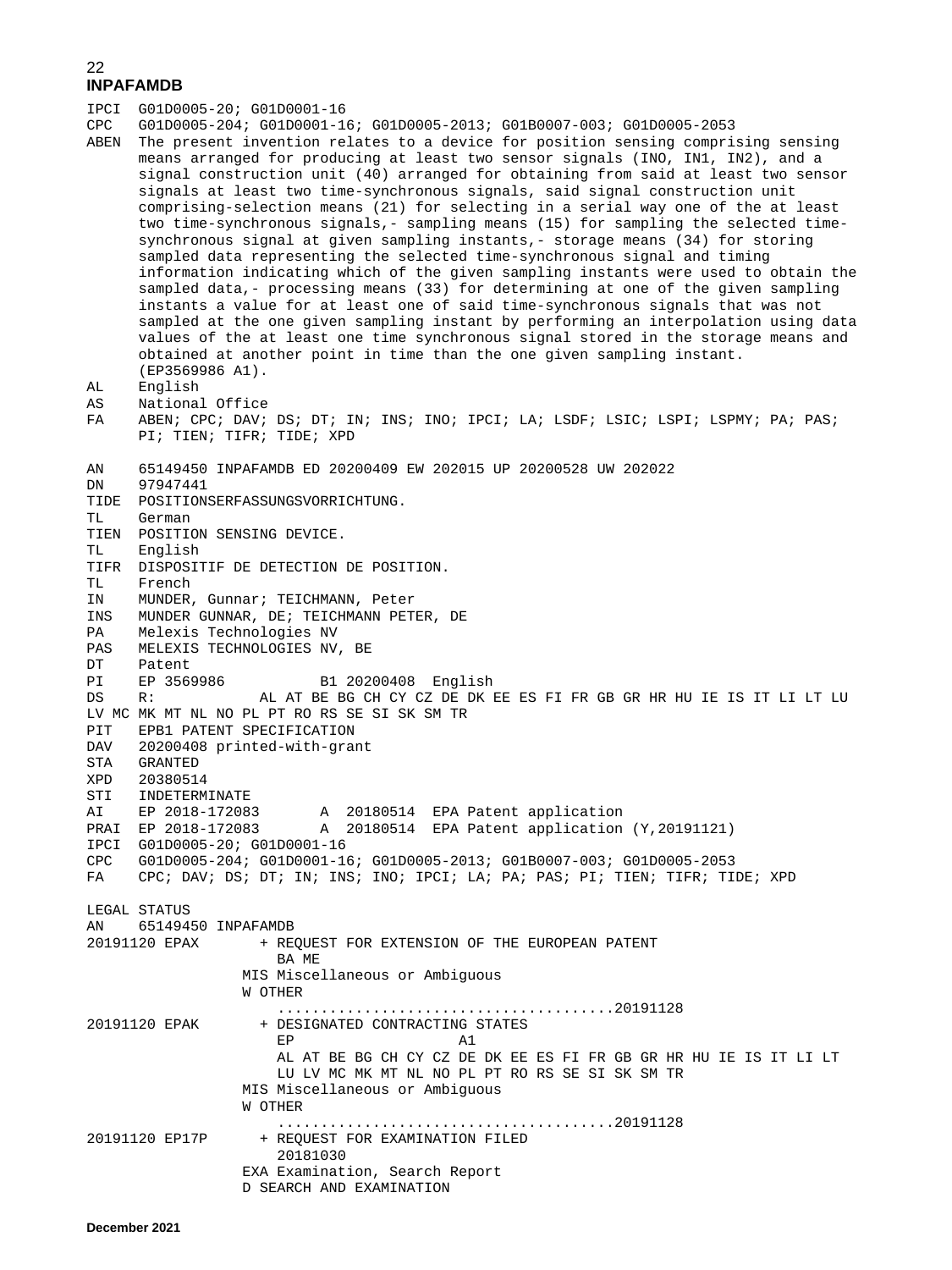|                 | 20200109 EPGRAP        | + DESPATCH OF COMMUNICATION OF INTENTION TO GRANT A PATENT<br>ORIGINAL CODE: EPIDOSNIGR1<br>EXA Examination, Search Report<br>D SEARCH AND EXAMINATION                                                                  |
|-----------------|------------------------|-------------------------------------------------------------------------------------------------------------------------------------------------------------------------------------------------------------------------|
| 20200115 EPRIC1 |                        | INFORMATION PROVIDED ON IPC CODE ASSIGNED BEFORE GRANT<br>G01D0001/16<br>CLA Change, Removal or Addition of Classifications<br>Y CORRECTION AND DELETION OF EVENT INFORMATION                                           |
| 20200115 EPRIC1 |                        | INFORMATION PROVIDED ON IPC CODE ASSIGNED BEFORE GRANT<br>G01D0005/20<br>CLA Change, Removal or Addition of Classifications<br>Y CORRECTION AND DELETION OF EVENT INFORMATION                                           |
| 20200205 EPINTG |                        | + INTENTION TO GRANT ANNOUNCED<br>20200110<br>EXA Examination, Search Report<br>D SEARCH AND EXAMINATION                                                                                                                |
| 20200224 EPGRAS |                        | + GRANT FEE PAID<br>ORIGINAL CODE: EPIDOSNIGR3<br>FEE Fee Payment<br>U PAYMENT                                                                                                                                          |
|                 |                        | 20200306 EPGRAA + (EXPECTED) GRANT<br>ORIGINAL CODE: 0009210<br>MIS Miscellaneous or Ambiquous<br>F IP RIGHT GRANT                                                                                                      |
| 20200408 EPAK   |                        | + DESIGNATED CONTRACTING STATES<br>EP<br><b>B1</b><br>AL AT BE BG CH CY CZ DE DK EE ES FI FR GB GR HR HU IE IS IT LI LT<br>LU LV MC MK MT NL NO PL PT RO RS SE SI SK SM TR<br>MIS Miscellaneous or Ambiguous<br>W OTHER |
| 20200415 EPREG  | ATREF                  | REFERENCE TO A NATIONAL CODE<br>+ AT: REFERENCE TO AT NUMBER (EP PATENT ENTERS AUSTRIAN NATIONAL<br>PHASE)<br>AT 1254997<br>т<br>AT: 20200415<br>ENP Entry into National Phase<br>M OTHEK                               |
|                 | 20200415 EPREG<br>CHEP | REFERENCE TO A NATIONAL CODE<br>+ CH: EUROPEAN PATENT TAKES EFFECT AS A NATIONAL PATENT IN CH/LI<br>CH<br>ENP Entry into National Phase<br>W OTHER                                                                      |
|                 | 20200430 EPREG         | REFERENCE TO A NATIONAL CODE<br>DER096 + DE: DPMA PUBLICATION OF MENTIONED EP PATENT GRANT<br>DE 602018003535<br>DE<br>PUB New or Withdrawn Publication<br>F IP RIGHT GRANT                                             |
| 20200513 EPREG  |                        | REFERENCE TO A NATIONAL CODE<br>IEFG4D + IE: EUROPEAN PATENTS GRANTED DESIGNATING IRELAND<br>ΙE.<br>ENP Entry into National Phase                                                                                       |
|                 |                        | W OTHER<br>20200731 EPPGFP + ANNUAL FEE PAID TO NATIONAL OFFICE [ANNOUNCED VIA POSTGRANT<br>INFORMATION FROM NATIONAL OFFICE TO EPO]                                                                                    |